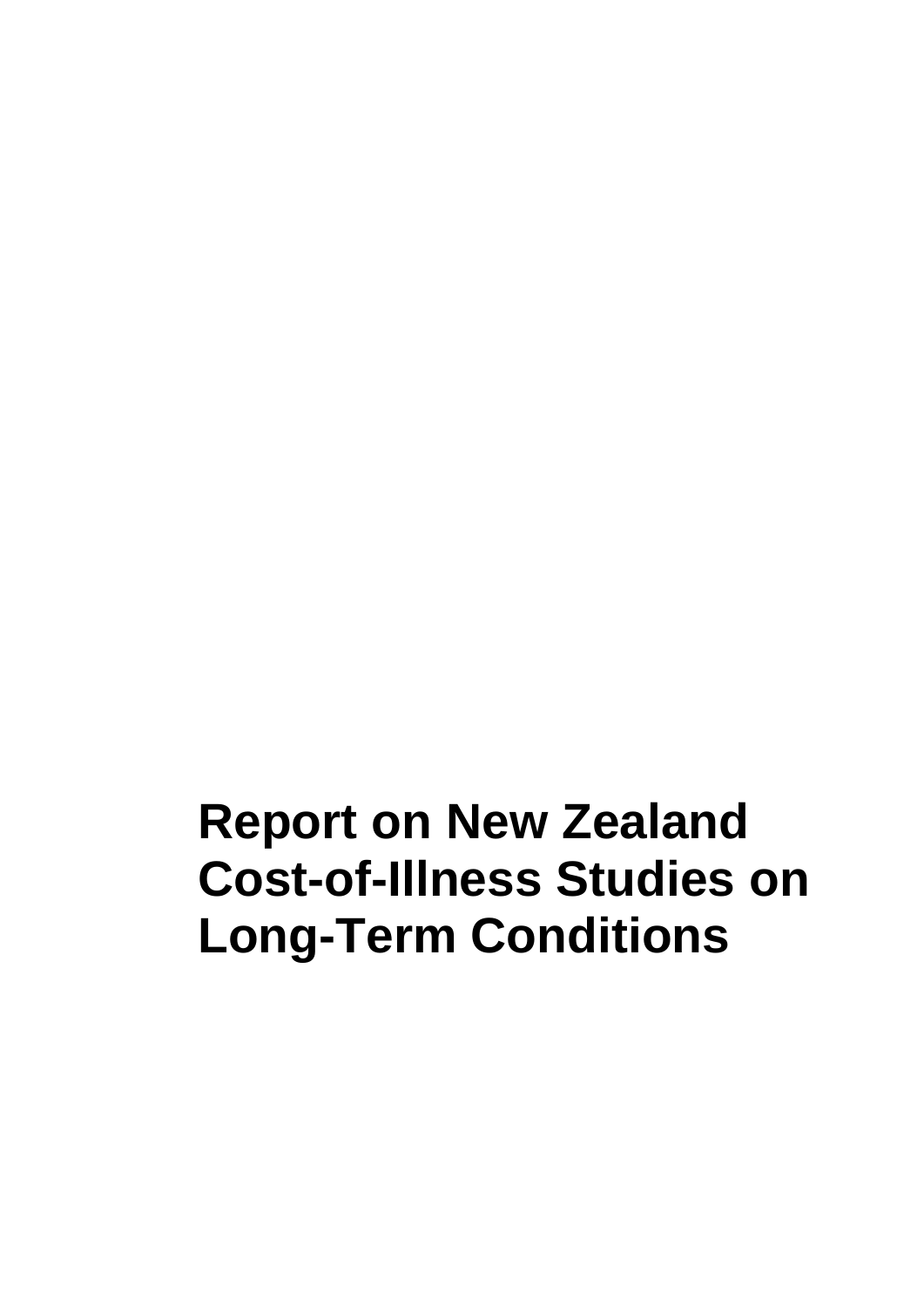Citation: Ministry of Health. 2009. *Report on New Zealand Cost-of-Illness Studies on Long-Term Conditions*. Wellington: Ministry of Health.

> Published in July 2009 by the Ministry of Health PO Box 5013, Wellington, New Zealand

ISBN 978-0-478-31922-4 (online) HP 4764

This document is available on the Ministry of Health's website: http://www.moh.govt.nz

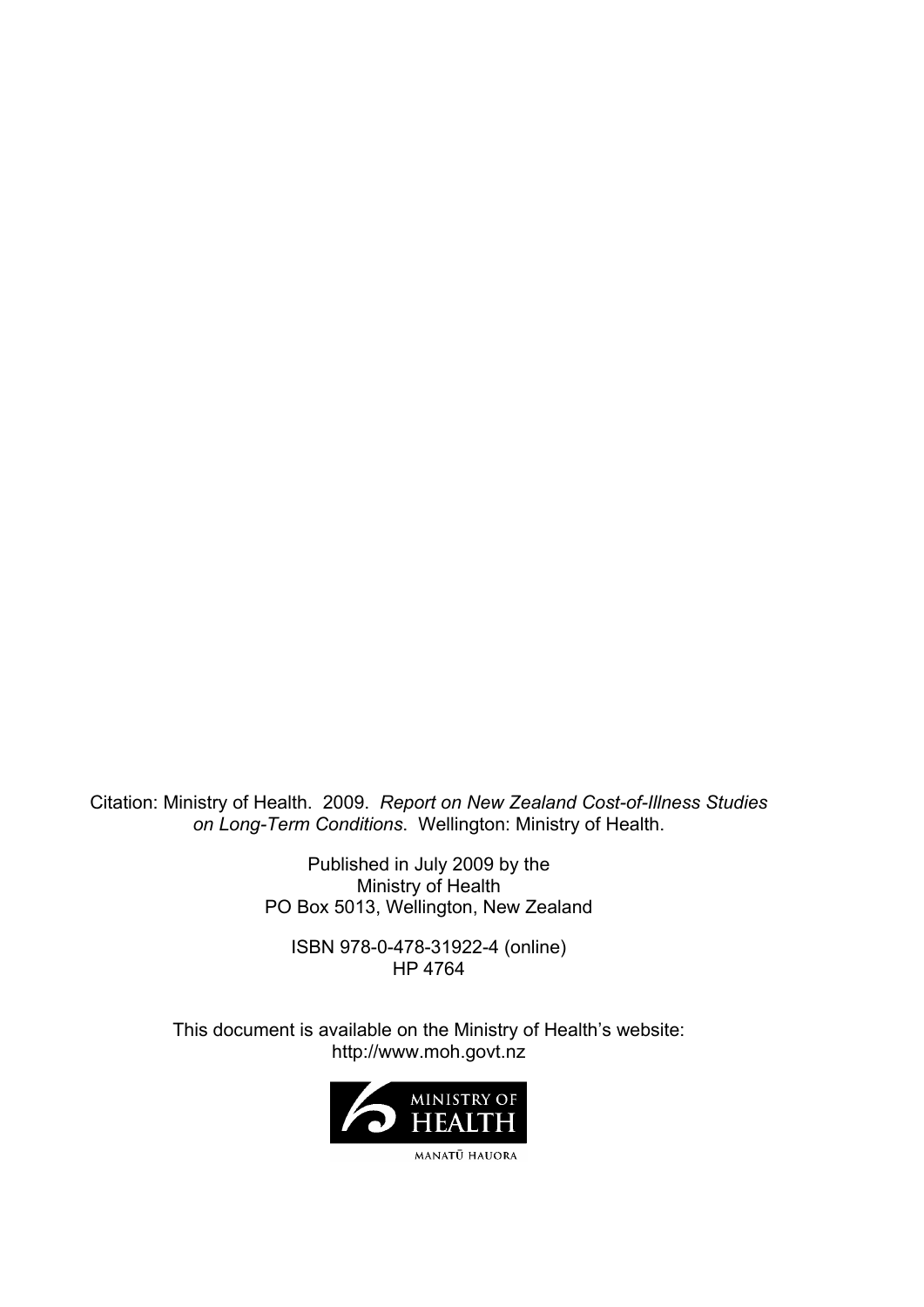# **Acknowledgements**

This report was written by Dr. Richard Jaine. The author was employed by the Long-Term Conditions Programme of the Ministry of Health's Sector Capability and Innovation Directorate.

The author gratefully acknowledges the support, helpful ideas and peer review from the members of the Long-Term Conditions Programme, particularly the author's supervisor Jane O'Hallahan and Anne McNicholas. The author also acknowledges the valuable contributions and peer review from Darren Hunt, Jackie Cumming and Scott Metcalfe.

Thanks must also go to all those who assisted with the report by responding to requests for information, documents and ideas (these people and organisations are listed in the appendix).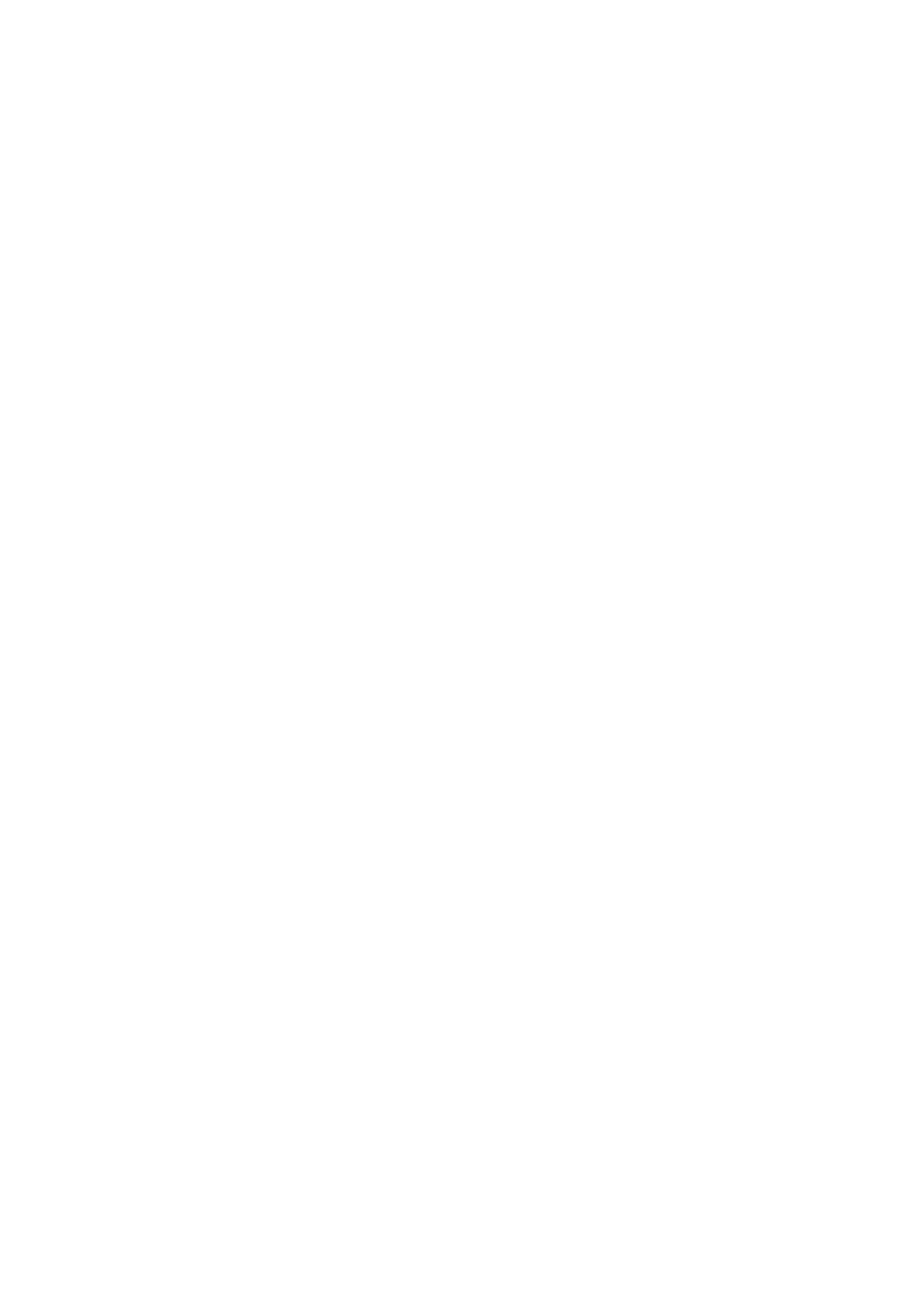# **Contents**

| <b>Executive Summary</b>                                                                 | vii                     |
|------------------------------------------------------------------------------------------|-------------------------|
| Purpose of this report                                                                   | vii                     |
| Estimated annual costs from the cost-of-illness literature                               | vii                     |
| Gaps in the cost-of-illness literature                                                   | vii                     |
| Conclusion                                                                               | vii                     |
| Introduction                                                                             | 1                       |
| Definitions and examples of long-term conditions                                         | 1                       |
| Modifiable lifestyle risk factors for long-term conditions                               | $\overline{\mathbf{c}}$ |
| People affected by long-term conditions                                                  | $\overline{a}$          |
| Purpose of this report                                                                   | $\overline{c}$          |
| General Principles Underlying Cost-of-Illness Studies                                    | 4                       |
| What cost-of-illness and burden-of-disease studies measure                               | 4                       |
| Reasons for completing cost-of-illness studies                                           | 4                       |
| Types of costs: direct, indirect and intangible                                          | 5                       |
| Approaches for estimating costs: prevalence-based and incidence-based                    | 5                       |
| Perspectives of cost-of-illness studies: health system, individual, and society          | 5                       |
| Measuring disease burden: quality-adjusted life year and disability-adjusted life year   | 6                       |
| Measuring intangible costs: human capital and willingness-to-pay approaches to valuing a |                         |
| life                                                                                     | 6                       |
| Methodological differences                                                               | 7                       |
| <b>Identifying the Literature</b>                                                        | 8                       |
| Literature search methodology                                                            | 8                       |
| International studies for context                                                        | 8                       |
| Literature identified                                                                    | 8                       |
| Costs in New Zealand dollars                                                             | 8                       |
| <b>International Literature</b>                                                          | 9                       |
| Global research on the costs and burden of long-term conditions                          | 9                       |
| Country-specific studies on long-term conditions: United States and Australia            | 10                      |
| Summary of the New Zealand Literature                                                    | 11                      |
| Introduction                                                                             | 11                      |
| Burden-of-disease studies                                                                | 11                      |
| Cost-of-illness studies by disease                                                       | 12                      |
| Cost-of-illness studies by risk factor                                                   | 16                      |
| Summary of cost-of-illness studies                                                       | 18                      |
| Future cost estimates                                                                    | 21                      |
| <b>Discussion</b>                                                                        | 22                      |
| Long-term conditions consume many resources but studies are limited                      | 22                      |
| Cost findings: indirect costs are about the same as direct costs                         | 22                      |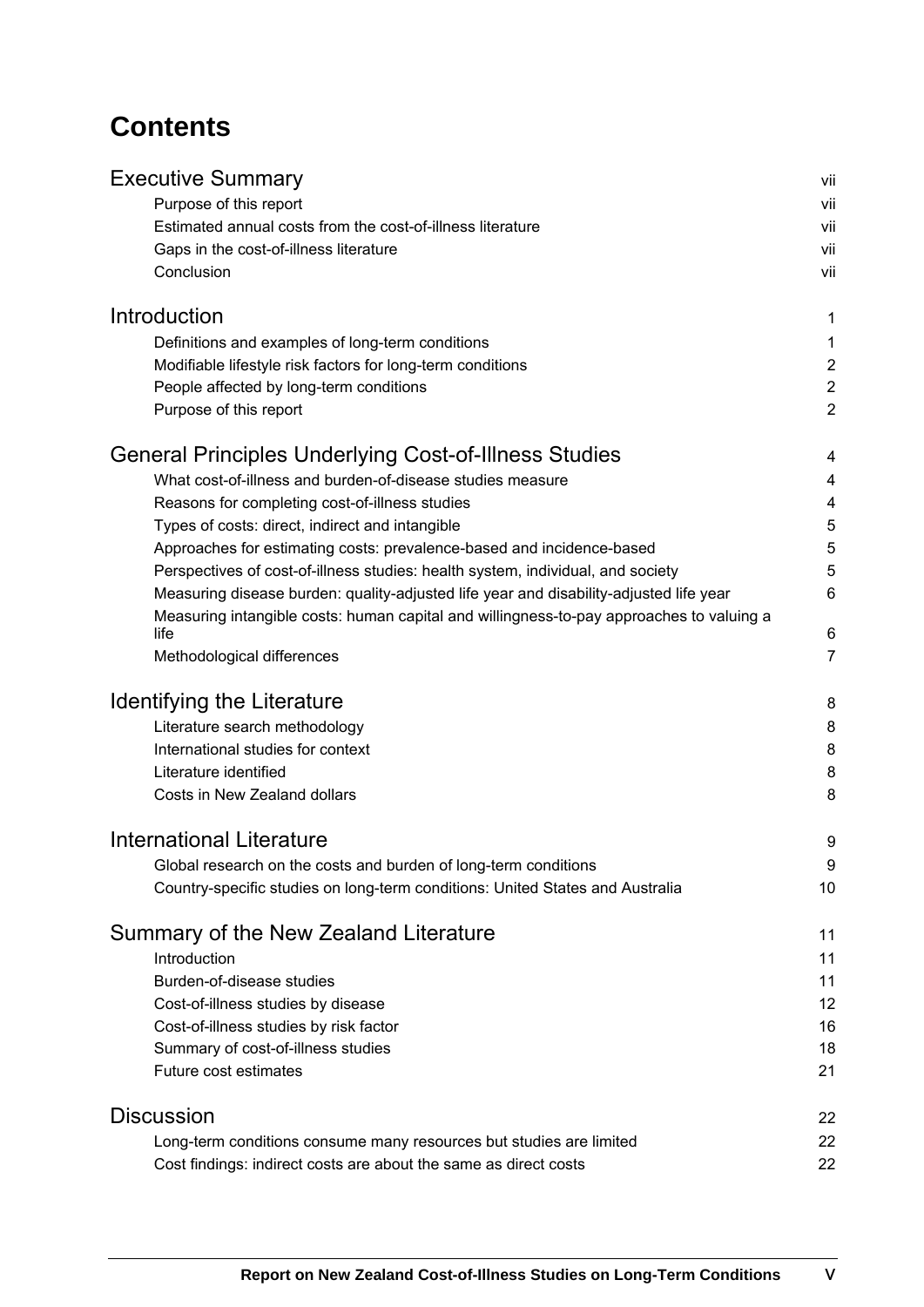| Cost findings: intangible costs may be in the billions | 22 |
|--------------------------------------------------------|----|
| Limitations of this report                             | 23 |
| <b>Future Research Options</b>                         | 24 |
| Conclusion                                             | 25 |
| <b>Appendix: Publication Search Contact List</b>       | 26 |
| <b>References</b>                                      | 27 |
|                                                        |    |

# List of Tables

| Table 1: | Definitions of the types of costs used in cost-of-illness studies                                 |    |
|----------|---------------------------------------------------------------------------------------------------|----|
| Table 2: | Summary of cost-of-illness and cost-of-risk-factor studies conducted in New Zealand,<br>1985–2008 | 19 |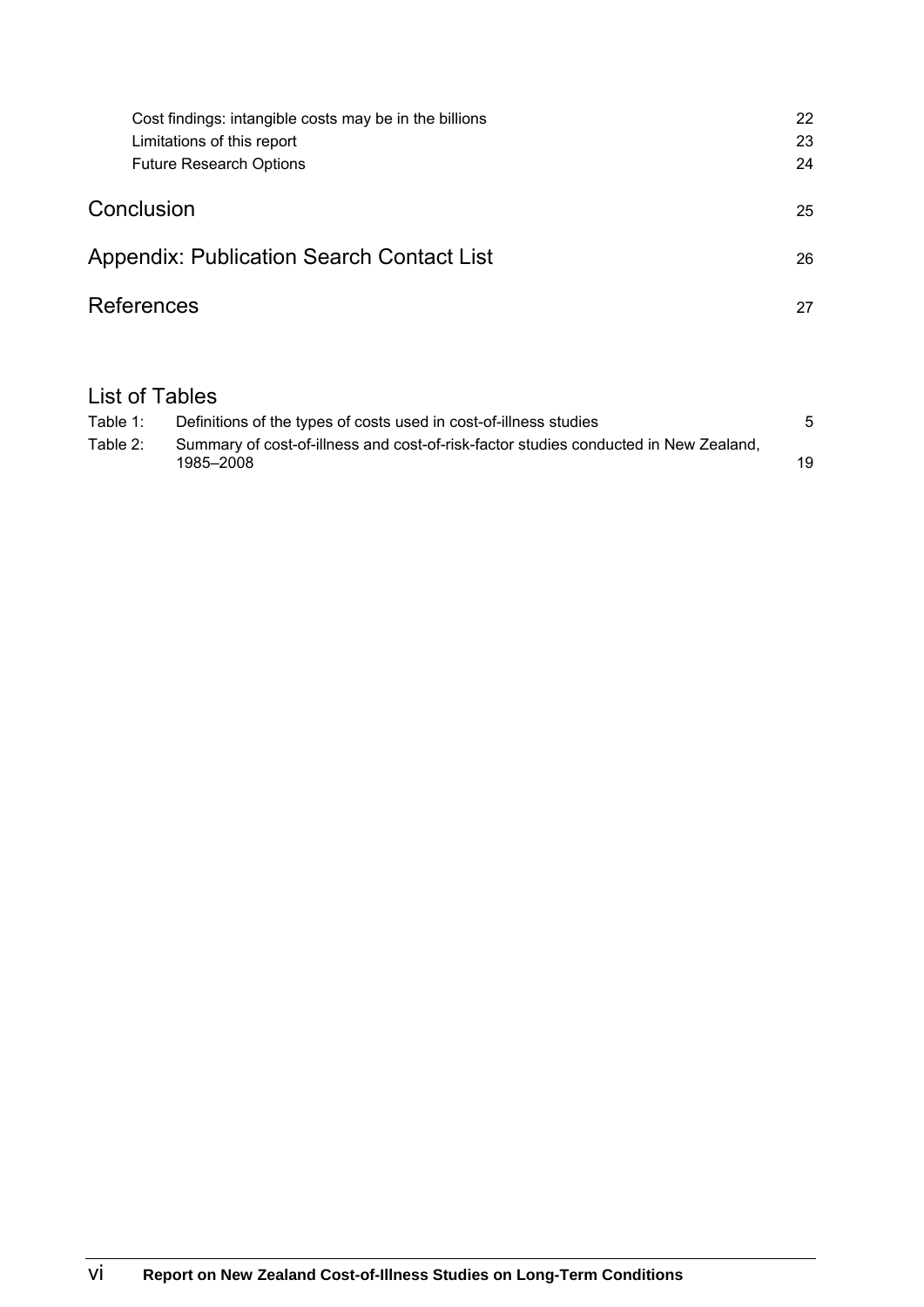# <span id="page-6-0"></span>**Executive Summary**

Long-term conditions are now the major challenge for the New Zealand health system. Two in every three New Zealand adults have been diagnosed with at least one longterm condition and long-term conditions are the leading driver of health inequalities. The predominance of modifiable risk factors such as physical inactivity, obesity and tobacco consumption have continued to fuel the rise of long-term conditions.

Along with the detrimental health outcomes from long-term conditions the individual, their family/ whānau, the community and the health sector experience considerable financial and social costs. The major risk factors also place a significant economic burden on New Zealand society. Despite this, no documents appear to summarise or detail the economic impact reports that have been conducted on long-term conditions in New Zealand.

# <span id="page-6-1"></span>**Purpose of this report**

This report identifies and summarises economic impact reports on the health and societal costs of long-term conditions in New Zealand.

The author identified 30 New Zealand-specific publications, articles and reports dating from 1985.

# <span id="page-6-2"></span>**Estimated annual costs from the cost-of-illness literature**

Long-term conditions consume a vast amount of resources in New Zealand – both in terms of direct health care and the indirect costs on society as a whole. Most of the studies estimated annual societal costs of more than \$100 million per condition or risk factor. Where indirect costs had been calculated, these costs generally contributed between one-third and two-thirds of the total cost. From this, it was estimated that indirect costs roughly approximate direct costs.

# <span id="page-6-3"></span>**Gaps in the cost-of-illness literature**

Gaps were identified in the New Zealand literature. The cost-of-illness studies investigated only 11 long-term conditions. Common long-term conditions where no research was identified include cancer (excluding lung cancer), mental health conditions, chronic obstructive pulmonary disease and chronic pain. No studies of the overall economic cost of all long-term conditions in New Zealand were identified.

None of the studies accounted for the effect of comorbidities on costs. Limited New Zealand research has estimated the future cost of long-term conditions.

# <span id="page-6-4"></span>**Conclusion**

Although New Zealand research lacks both breadth and depth, it provides a reasonable indication of the economic consequences of long-term conditions. However, cost-ofillness studies have only limited ability to fully inform policy and decision making. Cost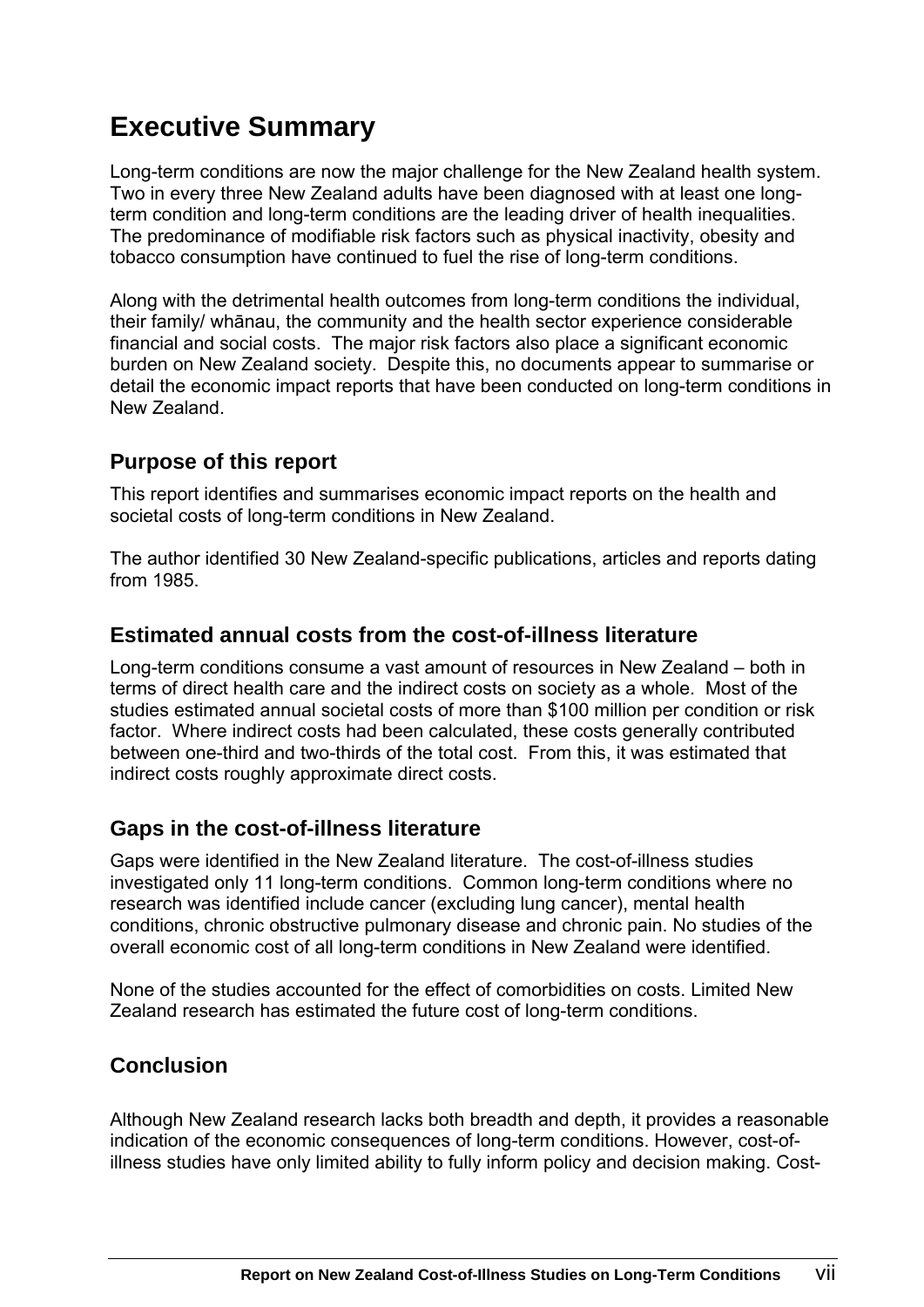effectiveness analyses will better assess potential solutions and, therefore, better serve decision-making.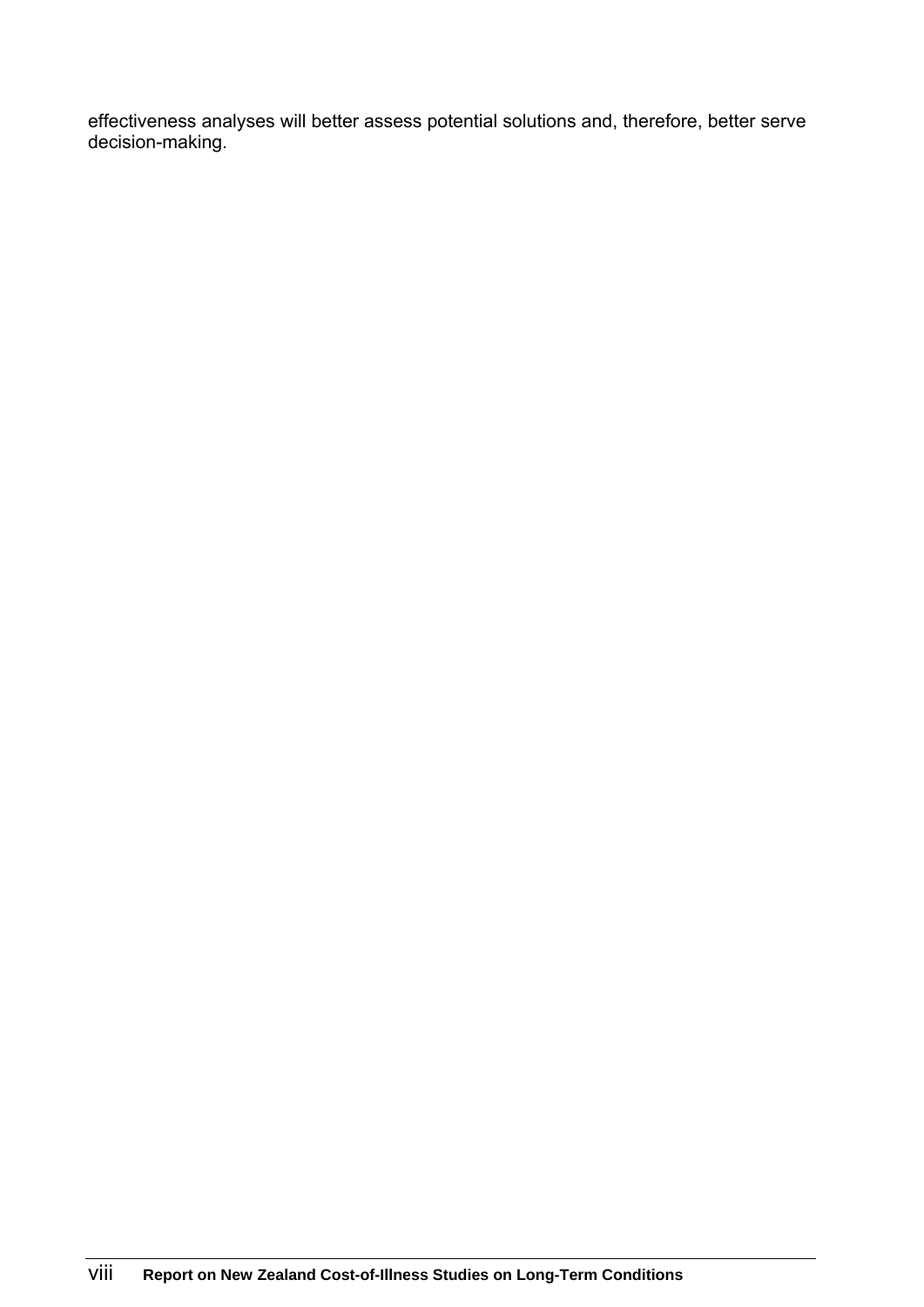# <span id="page-8-0"></span>**Introduction**

Long-term conditions are the major challenge for health care in New Zealand. They are the leading driver for health inequalities (Ajwani et al 2003) and the leading cause of preventable morbidity and mortality (Ministry of Health 1999). Along with the detrimental effects of long-term conditions on the individual, the family/whānau, community and health sector experience major financial and social costs. These costs include:

- direct costs (for example, health care provision, pharmaceuticals, and income support)
- indirect costs (for example, lost productivity)
- intangible costs (for example, the physical and emotional toll on the individual and their family/whānau).

The World Health Organization (WHO) stated, 'the cost to the world of the current and projected epidemic of chronic disease ... dwarfs all other health costs' (WHO 2003, p 137). The overall cost of long-term conditions in New Zealand has not been estimated recently. However, in the United States, long-term conditions are estimated to cost the economy over US\$1 trillion every year (DeVol and Bedroussian 2007) and account for over 75 percent of the total United States health spend (CDC 2008). It is expected that in New Zealand long-term conditions 'consume a major proportion of our health care funds' (National Health Committee 2007, p 1).

# <span id="page-8-1"></span>**Definitions and examples of long-term conditions**

The Ministry of Health defines a long-term condition as any ongoing, long-term or recurring condition that may have a significant impact on a person's life (Ministry of Health 2008a). This broad definition is consistent with definitions used worldwide. Long-term conditions are sometimes known as 'chronic conditions', 'chronic diseases' or 'chronic illnesses'. Other definitions, however, relate to the period or course of the condition. For example, the New Zealand Health Survey defined a 'health condition' as 'a doctor-diagnosed physical or mental illness that has lasted, or is expected to last, for more than six months' (Ministry of Health 2008b, p 119). The use of different definitions influences incidence and prevalence calculations.

Disabilities are not included in the definition of long-term condition used in this report. However, it is recognised that many people with disabilities may have one or more longterm conditions and that they may be causally linked.

There are many long-term conditions and they can affect any part of the body. Some common long-term conditions are:

- alcohol and other drug addictions
- arthritis
- asthma
- cancer
- cardiovascular disease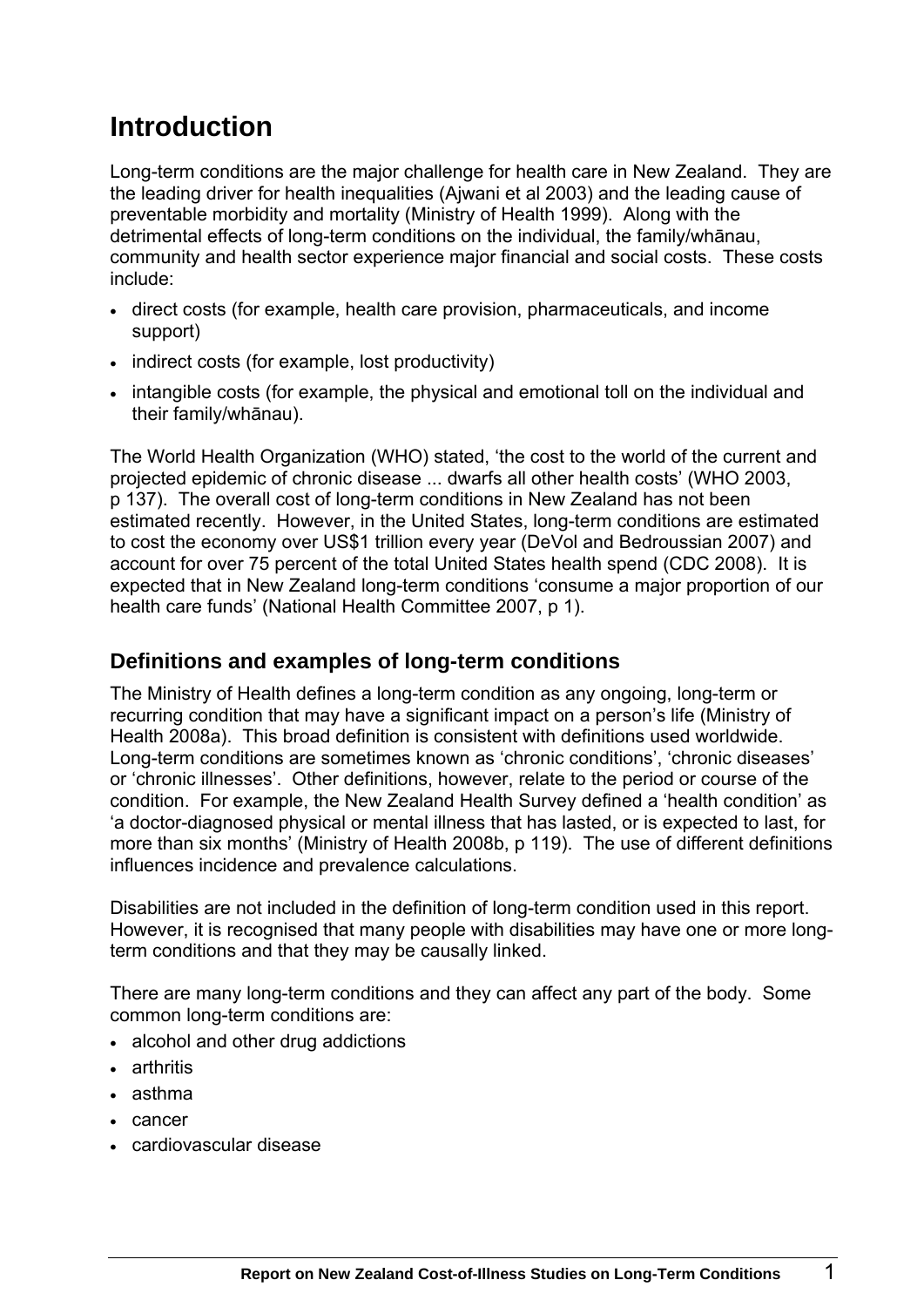- chronic obstructive pulmonary disease
- chronic pain
- depression
- diabetes.

# <span id="page-9-0"></span>**Modifiable lifestyle risk factors for long-term conditions**

Important modifiable lifestyle risk factors for long-term conditions are:

- physical inactivity
- obesity
- poor nutrition
- tobacco consumption.

The proportion of adults who lead sedentary lifestyles is increasing, and obesity has increased greatly since the late 1980s. Although tobacco consumption has decreased in recent years, levels of tobacco consumption are still high (Ministry of Health 2008b).

# <span id="page-9-1"></span>**People affected by long-term conditions**

Two-thirds of New Zealand adults have been diagnosed with a long-term condition (Ministry of Health 2008b), and long-term conditions account for more than 80 percent of deaths (National Health Committee 2007). One in three children has also been diagnosed with a long-term condition (Ministry of Health 2008b).

Long-term conditions are not randomly distributed across society, with several disadvantaged groups tending to have greater exposure to health risks, lower access to health services, and consequently poorer health as a result of long-term conditions. In New Zealand, long-term conditions disproportionately affect Māori, Pacific peoples and people of low socioeconomic status (Ministry of Health and Otago University 2006). These groups have higher rates of mortality and morbidity from long-term conditions than other groups in society.

Many people have more than one long-term condition (that is, comorbid long-term conditions). Often the development of comorbidities is related. For example, depressive disorders develop as a common comorbidity for people with a long-term condition: conversely, depression can contribute to the development of a long-term condition (National Health Committee 2007).

The prevalence of long-term conditions has risen in recent years and current predictions expect the burden of long-term conditions to continue to rise. This growth is affected by the increase in lifestyle risk factors and the ageing population (National Health Committee 2007).

# <span id="page-9-2"></span>**Purpose of this report**

In New Zealand it appears that no documents summarise or detail the economic impact reports that have been conducted on long-term conditions. This report summarises the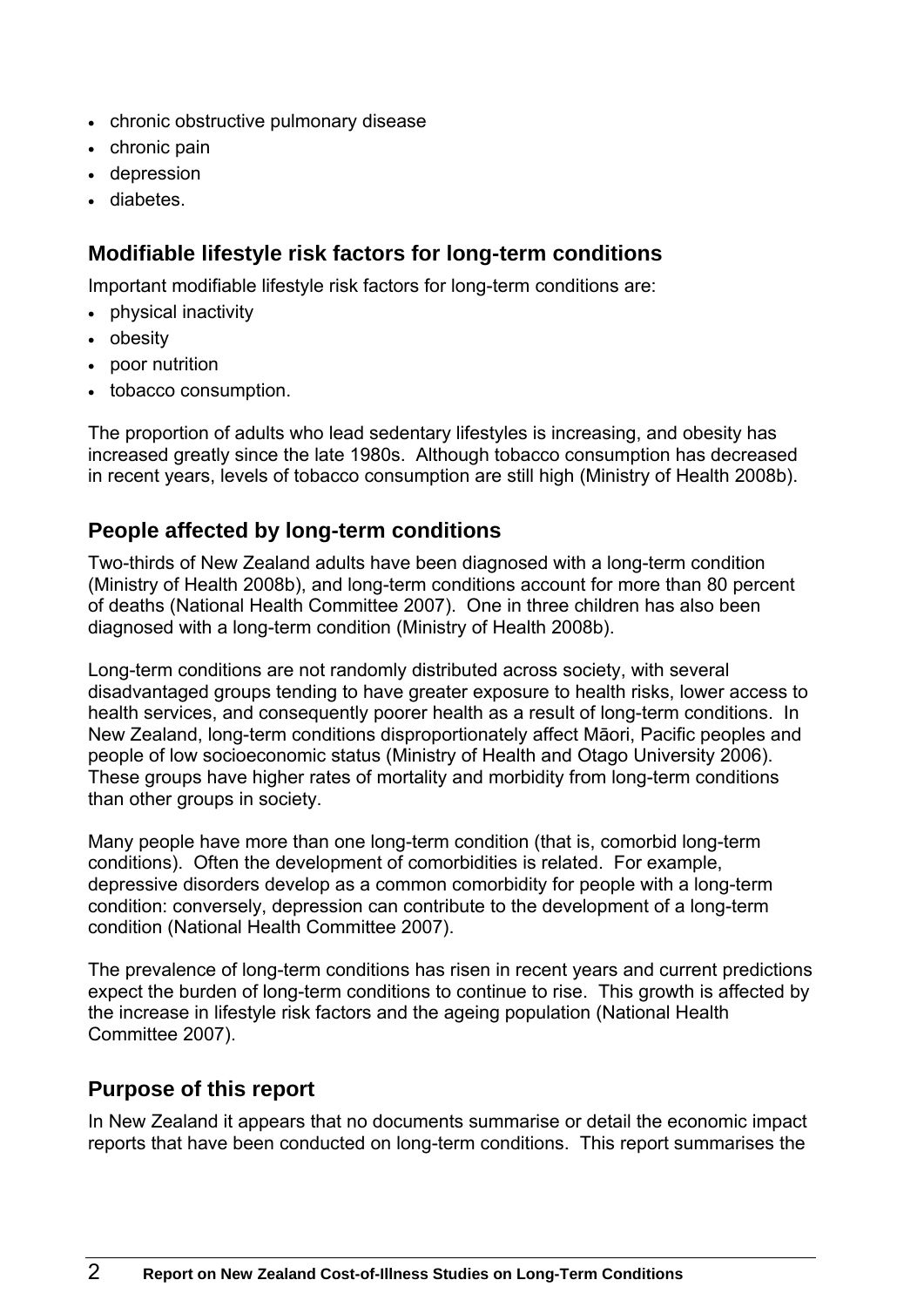economic impact reports on the health and societal costs of long-term conditions in New Zealand dating from about 1985.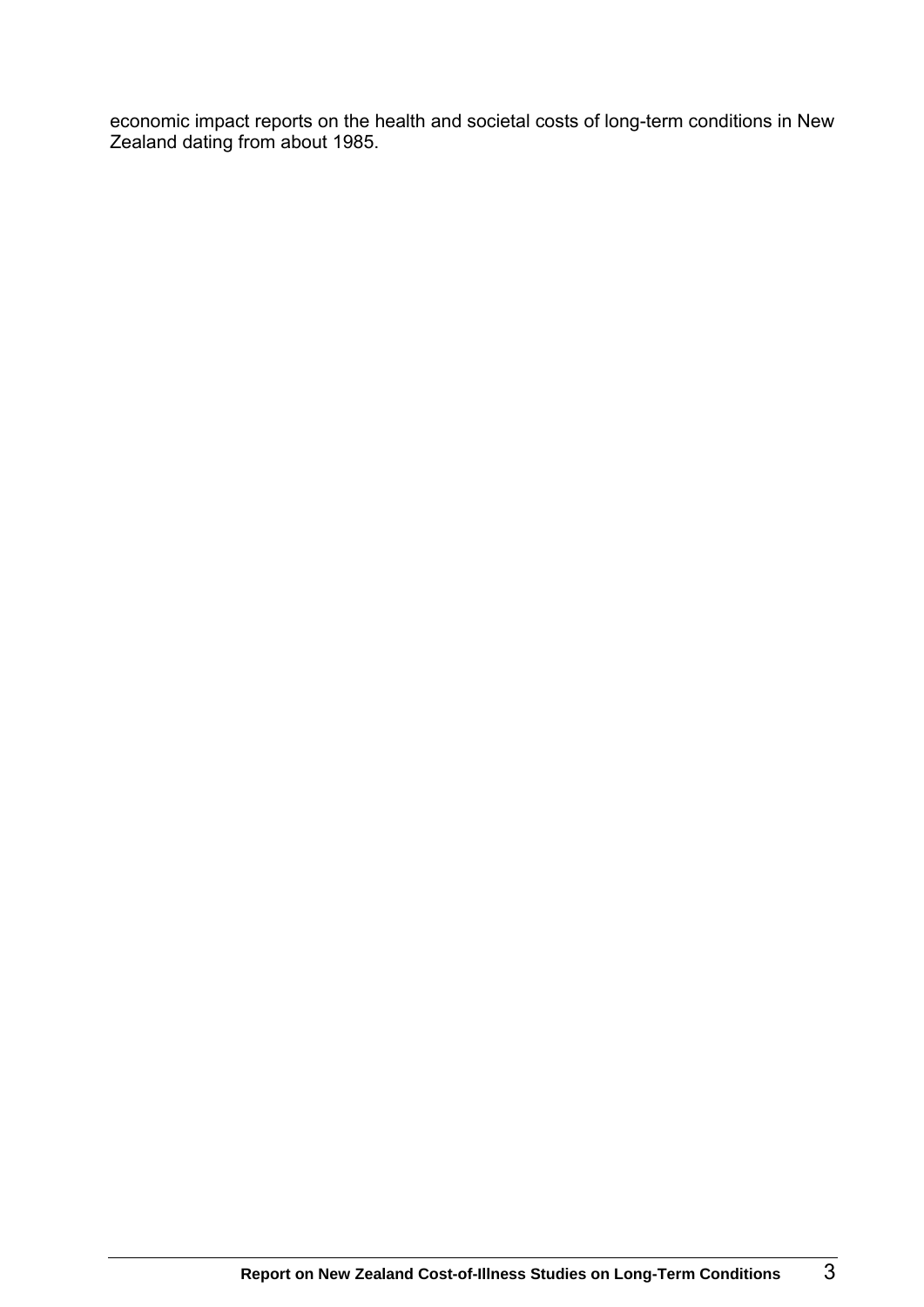# <span id="page-11-0"></span>**General Principles Underlying Cost-of-Illness Studies**

This section summarises general methodological principles that underlie cost-of-illness studies (for example, what such studies measure and from what perspective, and the different types of costs and how they are measured).

### <span id="page-11-1"></span>**What cost-of-illness and burden-of-disease studies measure**

Cost-of-illness studies are descriptive studies that value in dollar terms the costs of a particular health problem (Jefferson et al 2000), which then enables the economic burden of the problem to be estimated. Burden-of-disease studies are similar to cost of illness studies, but they describe the magnitude of a health problem, typically measured in health outcomes such as mortality and morbidity (see the *Measures of disease burden* section).

Cost-of-illness studies are not considered full economic evaluations because they do not assess actions to address the problem (Drummond et al 2005). However, cost-ofillness studies can highlight the importance of health issues in society.

# <span id="page-11-2"></span>**Reasons for completing cost-of-illness studies**

Calculating the economic burden of a condition can show the potential savings from eliminating the condition (Byford et al 2000), even if elimination of a condition is unrealistic or impossible.

Cost-of-illness studies can also identify the different components of the costs and their relative sizes (Byford et al 2000). This information can highlight areas where costs can be saved or inefficiencies reduced and is practical information to guide funding decisions and policy-making.

One criticism of cost-of-illness studies is that they are an ineffective use of resources because they do not provide enough information to identify inefficiency or waste (Byford et al 2000).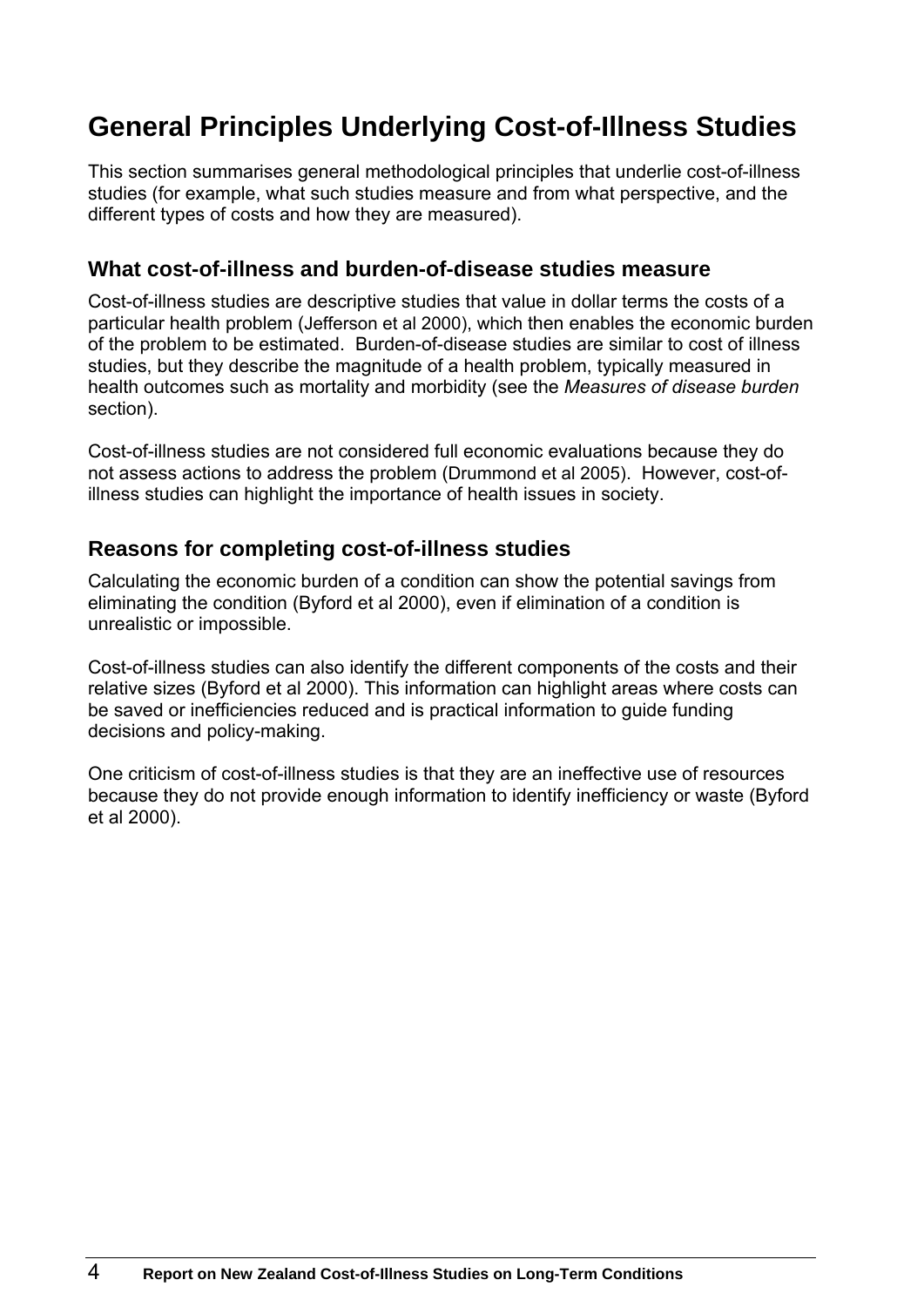# <span id="page-12-0"></span>**Types of costs: direct, indirect and intangible**

Cost-of-illness studies traditionally divide costs into three categories: direct, indirect and intangible. These costs are summarised in Table 1.

| Type of costs | <b>Description</b>                                                                                                                                                                                       |
|---------------|----------------------------------------------------------------------------------------------------------------------------------------------------------------------------------------------------------|
| <b>Direct</b> | Costs the health system, community, family/whanau and individual bear directly (eg,<br>the costs of hospital stays, investigations, pharmaceuticals, and outpatient and<br>general practitioner visits). |
| Indirect      | Costs largely associated with lost productivity as a result of the illness incurred by the<br>individual and informal carers.                                                                            |
| Intangible    | Costs associated with changes in the quality of life of individuals and carers as a<br>result of the illness (eg, the cost of pain, grief and suffering on individuals and their<br>families/whānau).    |

<span id="page-12-3"></span>**Table 1:** Definitions of the types of costs used in cost-of-illness studies

# <span id="page-12-1"></span>**Approaches for estimating costs: prevalence-based and incidencebased**

Two approaches can be used to estimate costs: prevalence-based and incidencebased. The prevalence-based approach estimates the economic burden of a condition over a specified period, usually a year. The incidence-based approach estimates the lifetime costs of a condition from its onset until its disappearance (usually by cure or death).

Because of the nature of long-term conditions (that is, being of a long duration, so requiring long follow-up periods), the prevalence-based approach is often the only practicable way to cost long-term conditions (Jefferson et al 2000). This approach, however, may not quantify the long-term consequences of the condition (Kortt et al 1998).

# <span id="page-12-2"></span>**Perspectives of cost-of-illness studies: health system, individual, and society**

Cost-of-illness studies can be conducted from different perspectives. That is, impacts and costs can be assessed from the perspective of the health system, the individual, or the society. In general, the broader societal perspective is preferred, because the impact of a condition is not solely on the individuals or organisations directly involved. The societal perspective can detect cost shifting between sectors and account for alternative resource use outside the health sector (Byford and Raftery 1998). However, the individual perspective may be appropriate if there is a lack of societal consensus about the effect of the condition. Aggregating individual preferences can become a theoretical and practical challenge (Byford and Raftery 1998).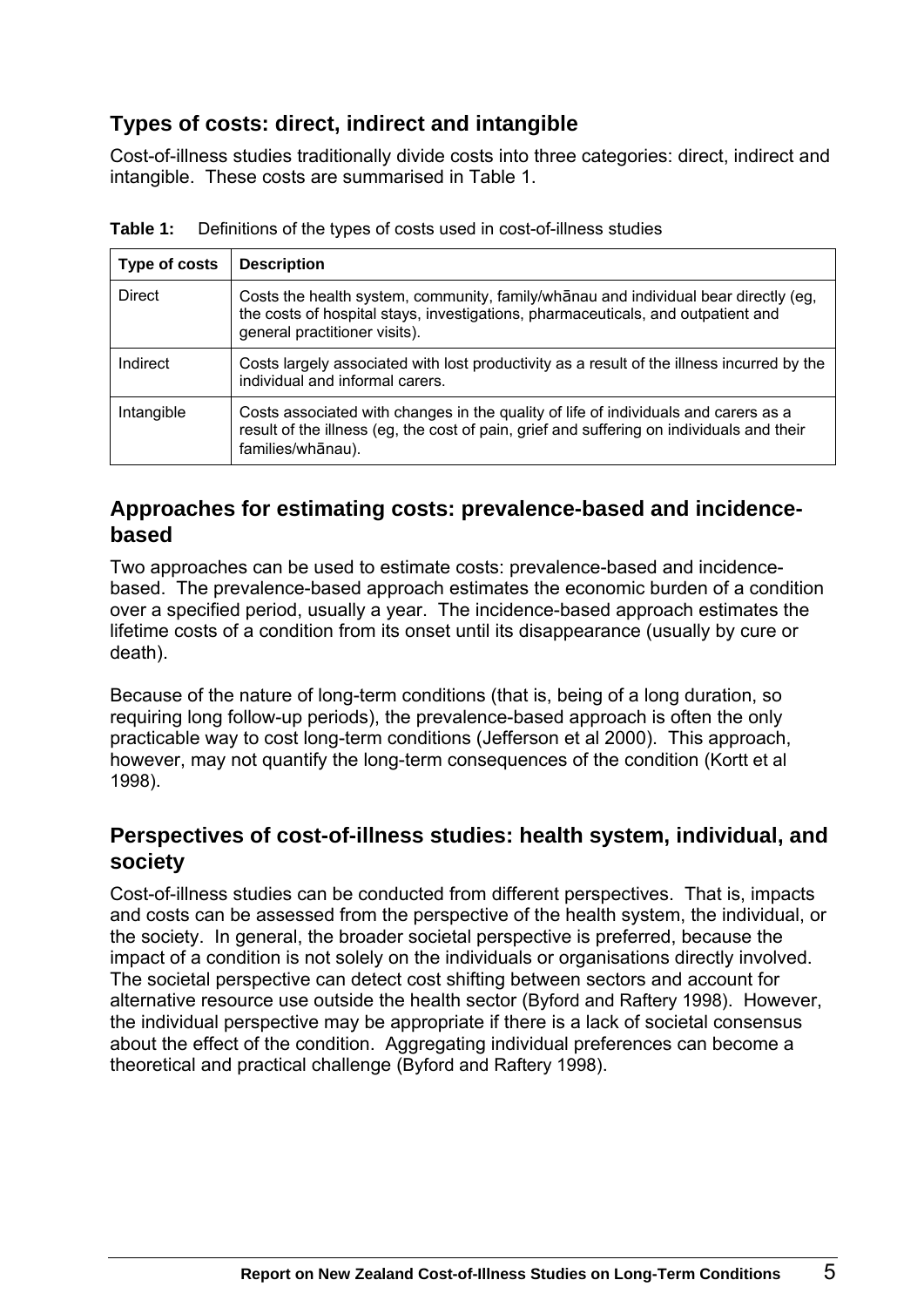### <span id="page-13-0"></span>**Measuring disease burden: quality-adjusted life year and disabilityadjusted life year**

Health outcomes are typically quantified using measures of mortality (for example, lives or life years lost) or morbidity (for example, lost quality of life). Two common measures that combine and standardise outcome measures are the quality-adjusted life year (QALY) and disability-adjusted life year (DALY).

QALYs tend to be used to illustrate health benefits. They are estimated by multiplying each year of life by a weight that reflects the quality of life. Weightings for particular health states are determined by asking patients or the public to rate their preference for particular health states (Wanless 2004). Health states are placed on a continuum from zero to one, with zero reflecting the worst health state and one reflecting full health. A variety of methods determine the social preferences for utility values, including the standard gamble, the person trade-off and the time trade-off (Wanless 2004).

The DALY is a utility measure that represents the loss of one year of healthy life, so illustrates the negative impact of a condition. DALYs are commonly used to quantify disease burden at a population level. A DALY is a summation of two other health gap indicators: years of life lost (also known as potential years of life lost) and years lost to disability. Years of life lost estimates the social burden of fatal health outcomes. It is calculated by subtracting the age at death from the life expectancy remaining at that age (Ministry of Health 2001). Years lost to disability measures non-fatal health disease outcomes. Years lost to disability is severity adjusted with weightings similar to those used for the QALY.

Collectively, these two measures take into account the burden of both fatal and nonfatal disease states. Dollar values can then be put on lives and life years lost.

### <span id="page-13-1"></span>**Measuring intangible costs: human capital and willingness-to-pay approaches to valuing a life**

Two common methods are used to place an economic value on a human life: the human capital approach and the willingness to pay approach. The human capital approach values a life with respect to the individual's lost earnings potential (Rice 1994). This approach ignores that people are worth more than just what they produce. The willingness-to-pay approach places a higher price on a life than the human capital approach. In this approach, the value of a life is calculated based on research on the public's 'willingness to pay' for certain outcomes. These figures are generally country specific. The most recent New Zealand calculation valued a statistical life at \$3.35 million (Ministry of Transport 2008).

The human capital and willingness-to-pay approaches are used to calculate the intangible costs of a condition or risk factor.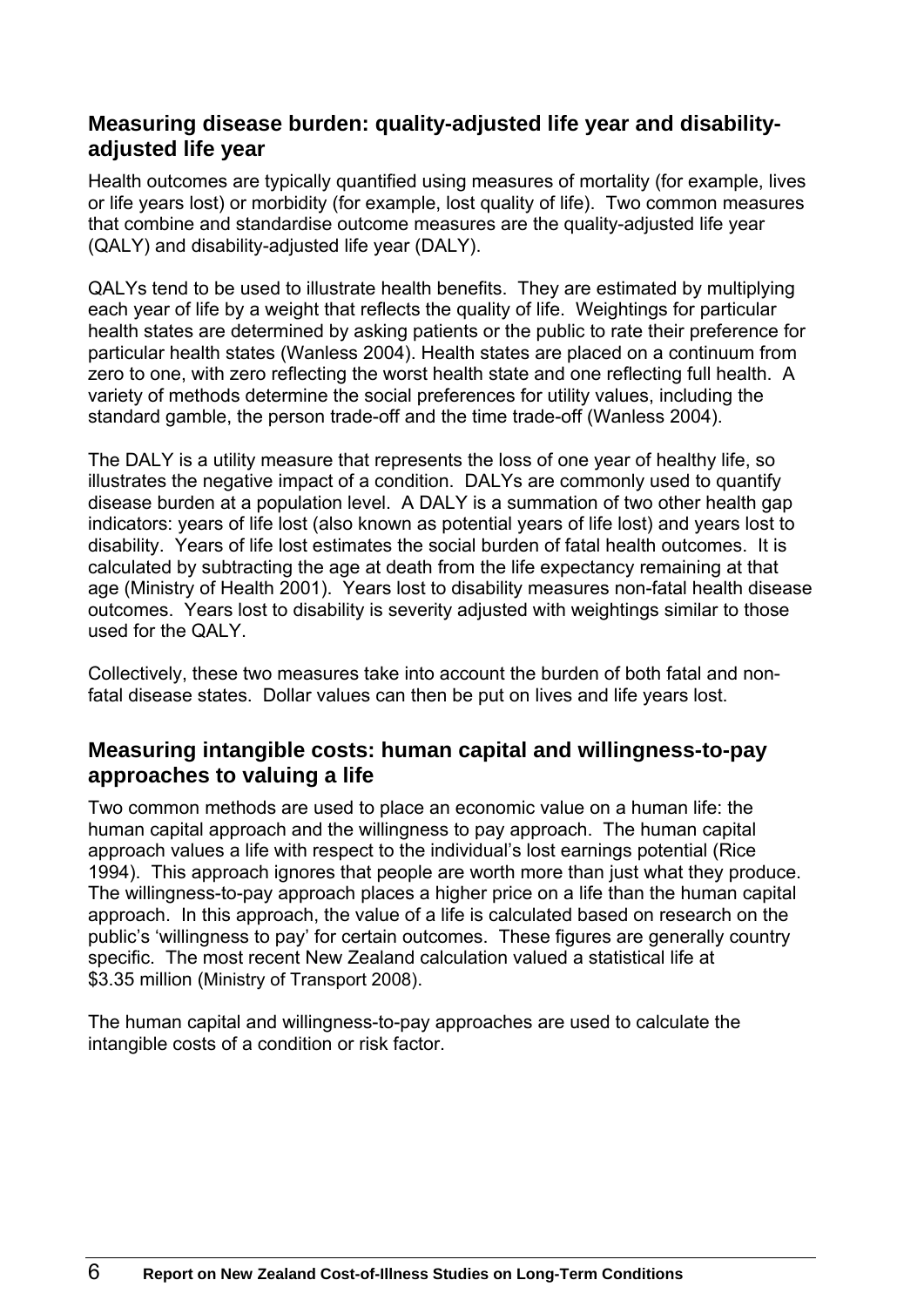### <span id="page-14-0"></span>**Methodological differences**

The methodology used in cost-of-illness studies varies in terms of the above principles. For example, studies incorporate different components of the types of costs into their final calculations. These methodological differences affect the total costs derived from the study. These differences, and the year in which the estimates are produced, make direct comparisons between studies impossible.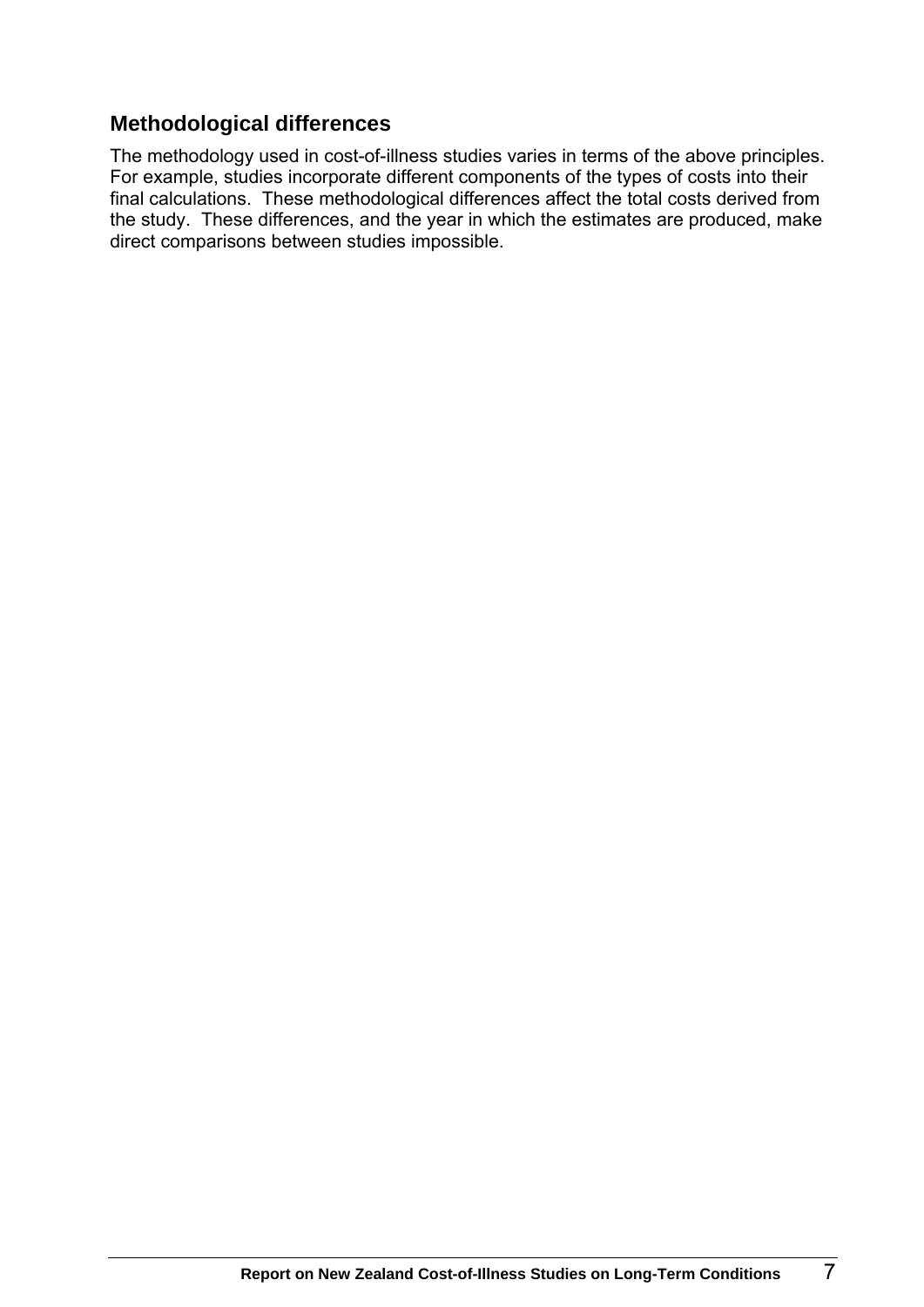# <span id="page-15-0"></span>**Identifying the Literature**

# <span id="page-15-1"></span>**Literature search methodology**

Literature searches were conducted on the Medline and Embase databases throughout August, September and October 2008.

Search terms included 'chronic disease', 'long-term conditions', 'long-term care', 'economics', 'costs' and 'cost analysis', 'cost of illness' and 'New Zealand'. These search terms were also variously used to search the internet literature through the Google and Google Scholar search engines.

Additional publications were identified by scanning the reference lists of publications obtained through the database search.

A variety of people were contacted throughout New Zealand and asked to identify other publications and their plans for future research in this area. The response rate to this request was over 80 percent (39 out of 47). Those who responded are listed in the appendix.

# <span id="page-15-2"></span>**International studies for context**

International studies were identified to provide a brief international overview of the current research on the economic impact of long-term conditions. This also helped to place the New Zealand research in an international context.

The international studies were major publications from 1993 to 2008. These studies were conducted on a global scale and/or on long-term conditions in general (that is, not specific diseases).

# <span id="page-15-3"></span>**Literature identified**

The literature search identified 30 New Zealand–specific publications, articles and reports dating from 1985. Of the 30 documents:

- 20 were cost-of-illness studies that did not focus on specific risk factors
- seven were cost-of-illness studies that focused on the cost of specific risk factors (for example, smoking and physical inactivity)
- three were burden-of-disease studies (of which two had a greater focus on risk factors).

# <span id="page-15-4"></span>**Costs in New Zealand dollars**

All costs specified in this report are in New Zealand dollars unless otherwise stated.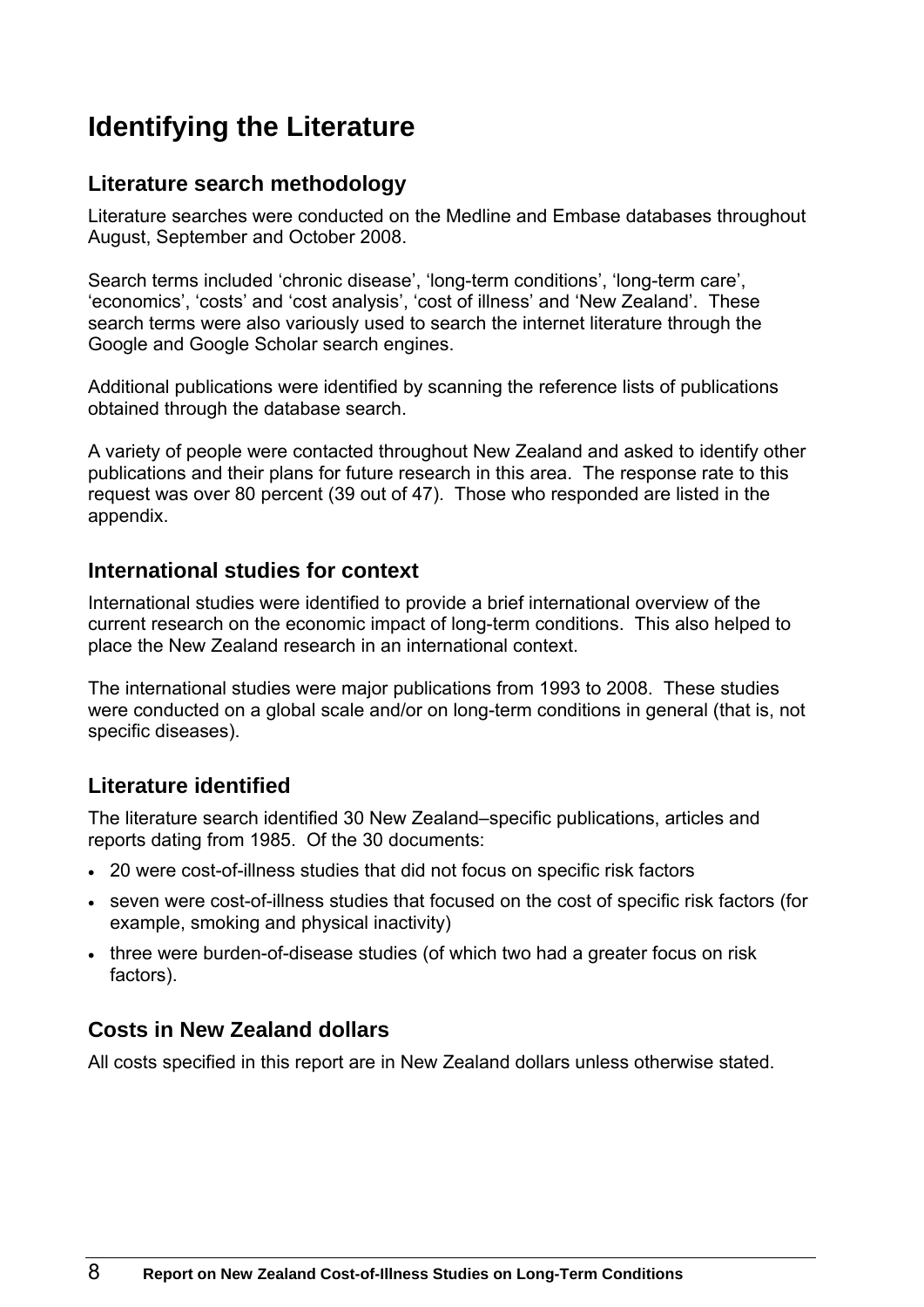# <span id="page-16-0"></span>**International Literature**

### <span id="page-16-1"></span>**Global research on the costs and burden of long-term conditions**

Since the early 1990s, several organisations have estimated the costs and burden of long-term conditions on a global scale or for a selected group of countries. Outputs from these studies include monetary costs, costs in terms of a percentage of gross domestic product, lost national income, DALYs, a ranking of the burden of disease, and estimates of future costs.

#### **Estimates of the global burden of long-term conditions**

WHO updated its Global Burden of Disease with 2004 data (WHO 2008). Of the top 10 causes of death in high-income countries, nine were the result of long-term conditions. Coronary heart disease and cerebrovascular diseases were the top two long-term conditions, accounting for over a quarter of deaths in high-income countries. These diseases were also the top two causes of death globally, accounting for about a quarter of deaths.

Long-term conditions accounted for the top nine causes of burden of disease (as calculated by DALYs), in high-income countries. Unipolar depressive disorders caused 10 million DALYs in high-income countries in 2004.

#### **Estimates of the global cost of long-term conditions**

No studies were identified that estimated the total global cost of long-term conditions in general. However, some reports estimated the costs of long-term conditions. WHO estimated foregone national income due to heart disease, stroke and diabetes in nine countries (WHO 2005; Abegunde and Stanciole 2006). The estimated income loss in 2005 ranged from less than 1 billion to more than 18 billion international dollars per country.<sup>[1](#page-16-2)</sup> This income loss equated to an estimated annual reduction in gross domestic product of 0.5 percent.

The World Bank found a variety of results for different conditions and risk factors (Adevi et al 2007). The total costs of cardiovascular diseases in most developed countries ranged from 1 percent to 3 percent of gross domestic product. Direct costs for diabetes ranged from 2.5 percent to 15 percent of the annual health care budgets. The costs of tobacco use in developed countries typically ranged from 1 percent to 4 percent of gross domestic product, and the cost of obesity was around 1 percent of GDP.

WHO also estimated the costs of obesity to be from 2 percent to 7 percent of a country's health care costs (WHO 2000).

<span id="page-16-2"></span><sup>1</sup> The international dollar is a hypothetical currency unit that has the same purchasing power that the United States dollar had in the United States at a given point in time. It is used to make comparisons between countries and over time.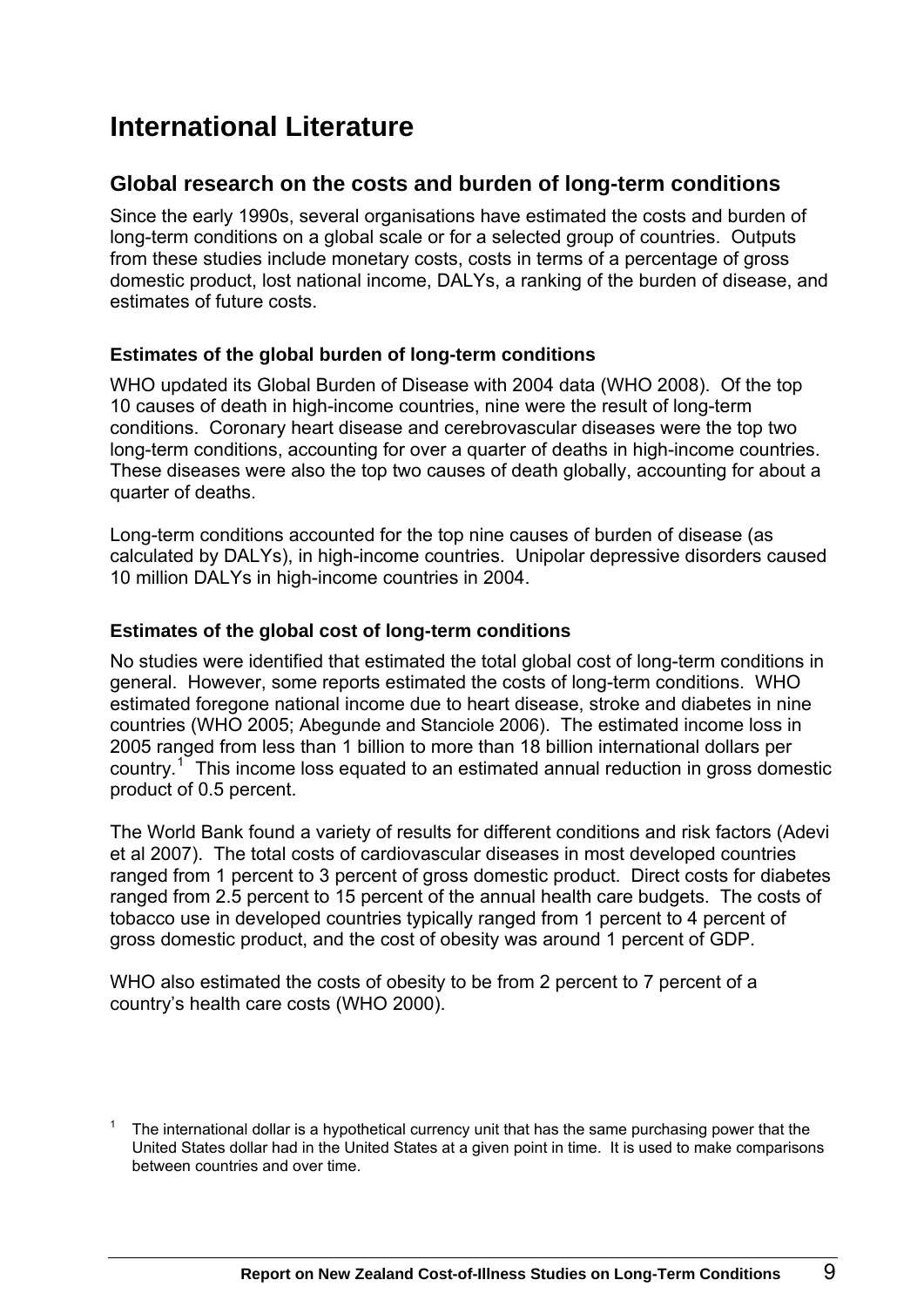#### **Future estimates of the global cost and burden of long-term conditions**

Future estimates suggest that the cost and burden of long-term conditions is likely to increase greatly (WHO 2008; Abegunde and Stanciole 2006). It is expected that the estimated loss of income as a percentage of gross domestic product due to heart disease, stroke and diabetes will increase from 0.5 percent to 1 percent in some countries over the period 2005 to 2015 (Abegunde and Stanciole 2006).

The global burden of long-term conditions is also expected to increase. By 2030, it is expected that unipolar depressive disorders will be the greatest cause of burden of disease in the world (not just in high-income countries) (WHO 2008). Ischaemic heart disease, cerebrovascular disease and chronic obstructive pulmonary disease are all projected to be in the top five by 2030 (of these, only ischaemic heart disease currently ranks in the top five).

### <span id="page-17-0"></span>**Country-specific studies on long-term conditions: United States and Australia**

Most country-specific studies on the economic impact of long-term conditions have been conducted in the United States. One of the first estimates from the United States was that the total cost of chronic conditions was US\$658 billion in 1990 (Hoffmann et al 1996). Of this total, about 65 percent (US\$425 billion) was for direct health care costs with the remainder for indirect costs (ie, lost productivity through morbidity and mortality). More recent estimates have calculated higher totals. A 2007 report calculated that Long-term conditions were costing the United States economy US\$1.3 trillion annually (DeVol and Bedroussian 2007). This included a far greater proportion of indirect costs (lost productivity) (85 percent or US\$1.1 trillion) than direct costs.

Research in 2008 suggested that 75 percent of the health spend in the United States was for patients with one or more chronic conditions. This equates to over \$US1.5 trillion annually in direct costs alone. This is consistent with previous estimates of the proportion of health care spending on people with one or more chronic conditions (CDC 2008; John Hopkins University 2002).

Not surprisingly, individual long-term conditions are consistently the most expensive conditions in the United States (Druss et al 2001; Druss et al 2002; Cohen and Krauss 1997). Heart disease, cancers and mental illness are often at the top of these lists.

A burden of disease study undertaken in Australia in 2001 (Mathers et al 2001) found that the top 10 leading causes of disease burden in Australia were long-term conditions. Heading the list were ischaemic heart disease, stroke and chronic obstructive pulmonary disease. The leading cause of years lost to disability was mental disorder, which accounted for 30 percent of the non-fatal burden of disease in Australia.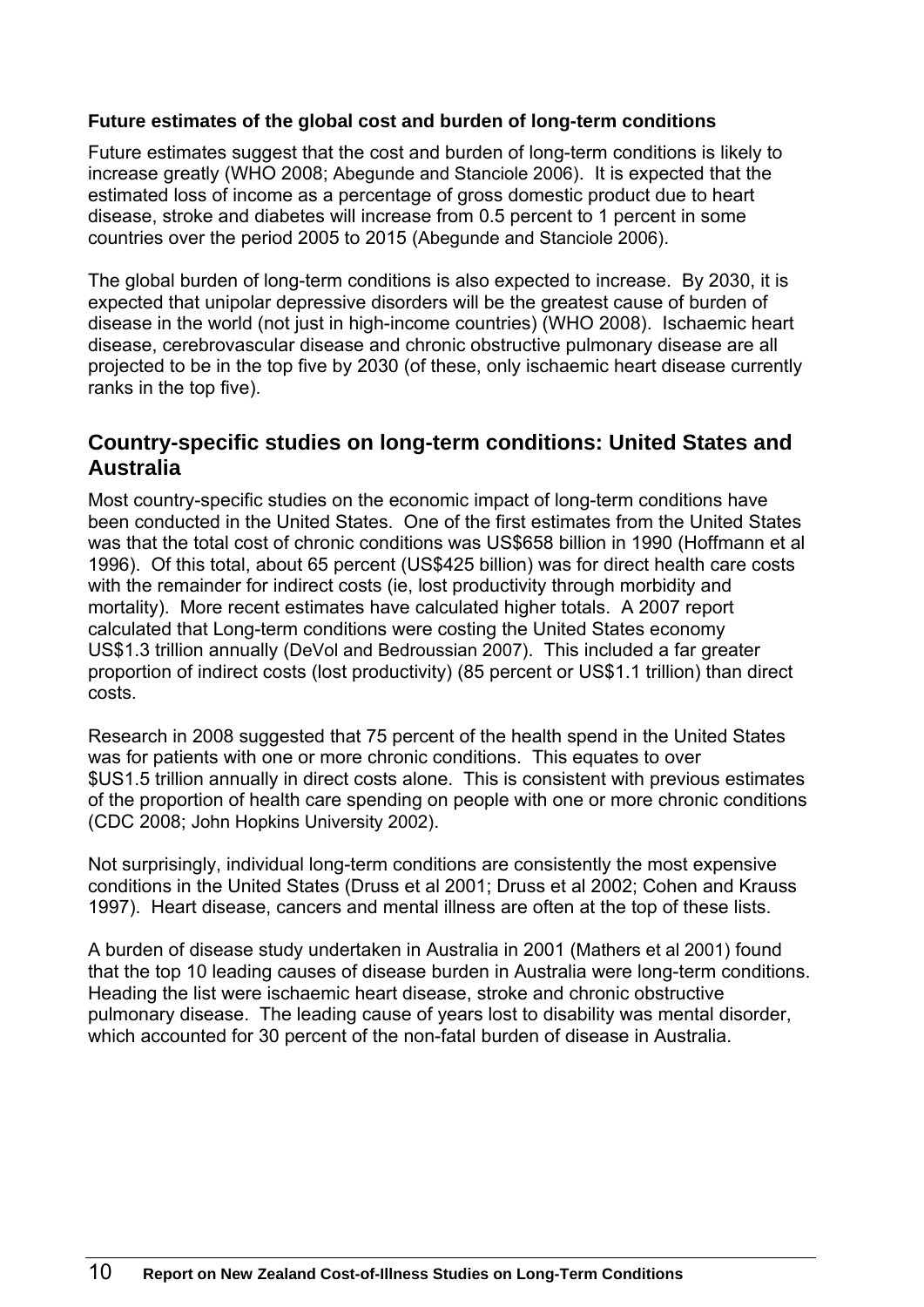# <span id="page-18-0"></span>**Summary of the New Zealand Literature**

# <span id="page-18-1"></span>**Introduction**

This section discusses the findings from the New Zealand studies dating from 1985. Some conditions and risk factors have had multiple studies into their costs. Five studies looked at type 2 diabetes and four looked at tobacco use. However, for most conditions and risk factors there was only one study. Overall, the studies specified 11 Long-term conditions and three risk factors.

These findings are also summarised in Table 2 at the end of the section.

# <span id="page-18-2"></span>**Burden-of-disease studies**

Three burden-of-disease studies were identified from the New Zealand literature. They were:

- *The Burden of Disease and Injury in New Zealand* (Ministry of Health 2001)
- *Looking Upstream* (Ministry of Health 2004)
- *Nutrition and the Burden of Disease* (Ministry of Health and University of Auckland 2003).

*The Burden of Disease and Injury in New Zealand* used the estimated incidence of each condition in New Zealand in 1996–97 (Ministry of Health 2001). Cardiovascular disease accounted for almost a quarter of all DALYs lost by the New Zealand population. The other two major health losses were from cancer (20 percent) and neuropsychiatric disorders (19 percent). Overall, these three cause groups – all of which are classified as long-term conditions groups – accounted for close to two-thirds of total DALYs lost.

The Ministry of Health (2001) report also examined the top causes of DALYs lost by specific conditions. The report found that the top 10 specific causes of DALYs lost in New Zealand were heavily dominated by long-term conditions: nine of the top 10 causes were long-term conditions. $2$  The top 10 causes included two cancers (lung and colorectal), two respiratory conditions (chronic obstructive pulmonary disease and asthma), two mental health conditions (depression and anxiety disorders) and diabetes. The top three causes of DALYs lost to New Zealanders were ischaemic heart disease (73,804 DALYs), stroke (30,115 DALYs) and chronic obstructive pulmonary disease (27,848 DALYs).

The Ministry of Health (2001) report also estimated the disease burden attributable to major risk factors. Tobacco had the largest attributable fraction. Fifteen percent of all DALYs lost among males and 9 percent among females were attributable to tobacco use. Physical inactivity was identified as the second leading risk factor contributing 6 percent to 7 percent of total DALYs lost. Obesity was also a major contributor to DALYs lost, with an attributable fraction of about 5 percent.

<span id="page-18-3"></span><sup>&</sup>lt;sup>2</sup> The other cause in the top 10 was road traffic injury (ranked ninth).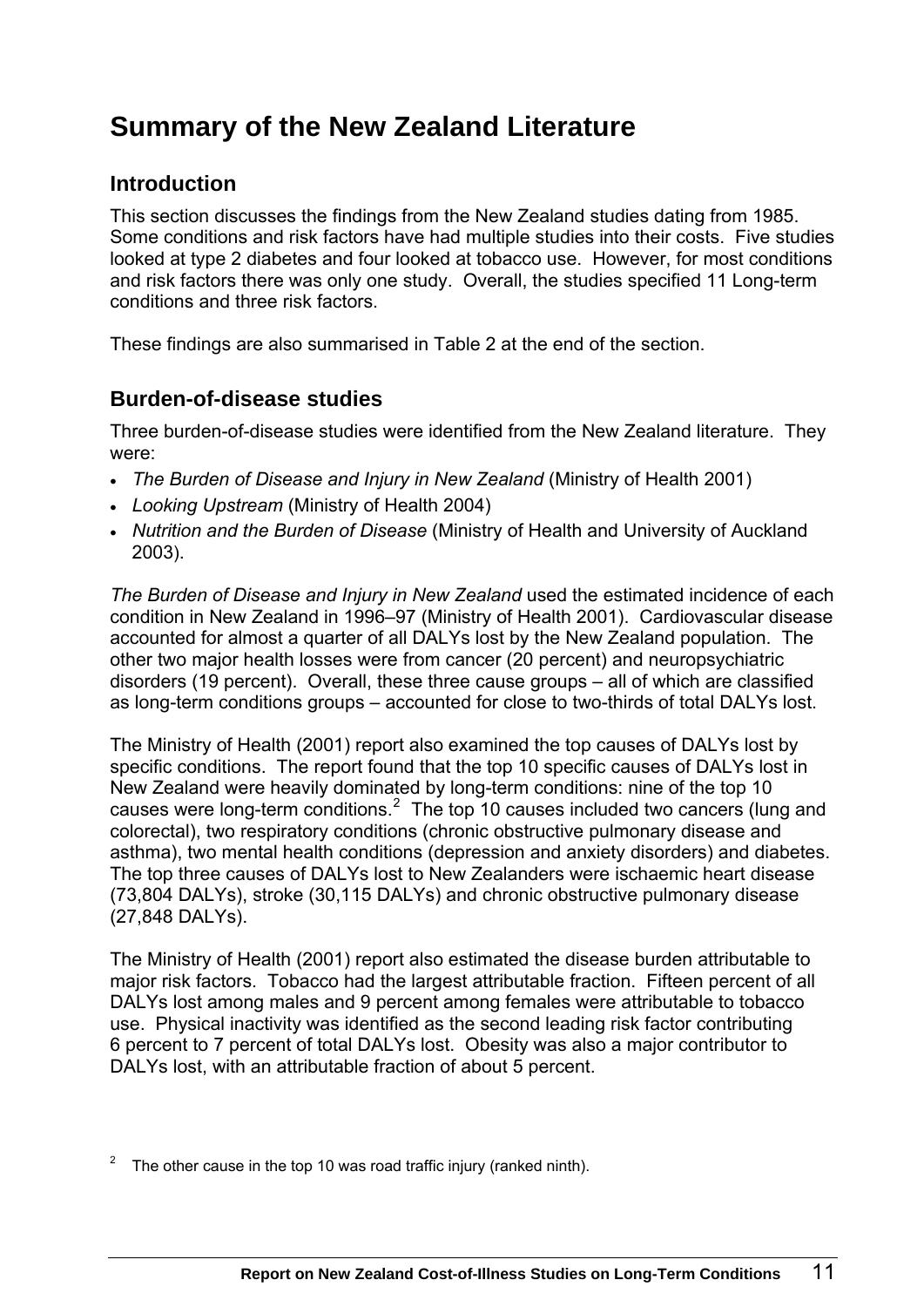*Looking Upstream* attempted to class the causes of death by risk factor (Ministry of Health 2004). Using 1997 data, the study estimated that the joint effect of dietary factors was responsible for 30 percent of deaths. Tobacco use accounted for 18 percent of deaths, and insufficient physical activity a further 10 percent. Overweight and obesity accounted for 12 percent of deaths.

*Nutrition and the Burden of Disease* investigated the attributable burden of disease to nutrition-related factors (Ministry of Health and University of Auckland 2003). The study used 1997 data and estimated that 40 percent of all deaths (about 11,000 deaths) were attributable to nutrition-related risk factors. The risk factors used were total blood cholesterol, systolic blood pressure, body mass index, and vegetable and fruit intake. The nutrition-related risk factors also accounted for more than 70 percent of stroke and heart disease mortality. The risk factor higher-than-optimal body mass index accounted for 80 percent of diabetes cases.

### <span id="page-19-0"></span>**Cost-of-illness studies by disease**

#### **Arthritis**

**Arthritis New Zealand and Access Economics (2005)** 

This study estimated direct costs of \$564 million for arthritis in 2005. Of these costs, direct health costs (hospital costs) represented about one-third of the total.

This study estimated indirect costs of \$1,788 million for arthritis in 2005. This estimate outweighs the direct health costs by more than three to one. At over \$1 billion, lost productivity was the greatest contributor to indirect costs. Other indirect costs included informal care, aids, modification and travel costs.

This study estimated intangible costs of \$2,560 million for arthritis in 2005. The burden of disease for arthritis was estimated at over 19,000 DALYs. After accounting for the direct and indirect costs, this led to a net cost of suffering of \$2.56 billion.

#### **Asthma**

#### **Mitchell (1989)**

This study estimated direct costs of \$102 million for asthma in 1988/89. This combined hospital costs of \$17 million and pharmaceutical costs of \$85 million. Hospital costs did not include outpatient or accident and emergency costs.

This study did not calculate the indirect costs of asthma.

#### **Holt and Beasley (2001)**

This study estimated direct costs of \$125 million for asthma in the late 1990s. Pharmaceuticals made up the largest proportion of direct costs with hospital inpatient costs contributing significantly less to the total. This is consistent with the Mitchell (1989) analysis of asthma costs.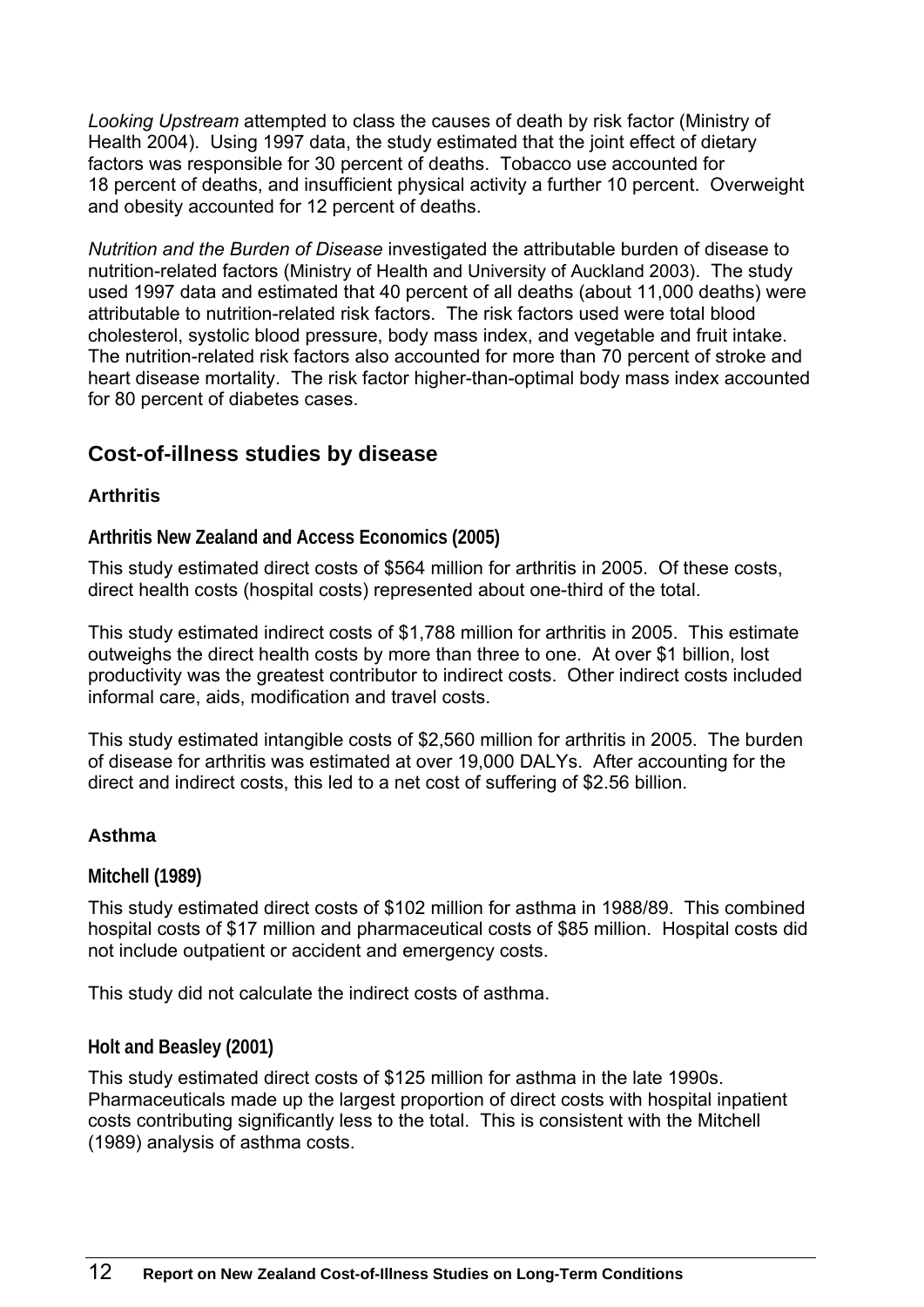This study estimated indirect costs of \$699 million for asthma in the late 1990s. Indirect costs (work loss, premature death and DALYs) accounted for 85 percent of the total costs or 5½ times the direct costs.

This study also looked at the burden of asthma. It identified asthma as the third highest ranking specific disease in terms of years lost to disability behind depression and anxiety disorders.

#### **Chronic obstructive pulmonary disease and lung cancer**

**Broad and Jackson (2003)** 

This study estimated direct costs of \$103 million to \$192 million for chronic obstructive pulmonary disease in 2002. Hospitalisations were the highest cost items, accounting for 63 percent of costs. Pharmaceuticals accounted for 15 percent of costs.

This study estimated direct costs of \$18 million to \$28 million for lung cancer in 2002. Hospitalisation costs were about two-thirds of the total costs. Palliative care costs were more expensive than pharmaceutical costs.

Direct cost calculations for both parts of the study did not include private part-payments or individual costs such as travel to services or rest-home care.

This study did not estimate indirect costs for chronic obstructive pulmonary disease and lung cancer.

#### **Coronary heart disease**

#### **Scott et al (1993)**

This study estimated direct costs of \$179 million for coronary heart disease in 1992. The extensive range of direct costs included ambulance costs, hospital costs, diagnostic tests, private consultation costs, and medicine and dispensing costs. Hospital ward stays were the main contributor to direct costs. Direct costs outnumbered indirect costs by about 10 to 1.

This study estimated indirect costs of \$14 million to \$24 million for coronary heart disease in 1992. Indirect costs included primarily lost productivity, but also medical research and health promotion costs.

This study estimated intangible costs of \$114 million to \$264 million for coronary heart disease in 1992. These costs were calculated by costing the loss of life using the human capital approach. Under the willingness-to-pay approach, the intangible costs increased to \$14,568 million.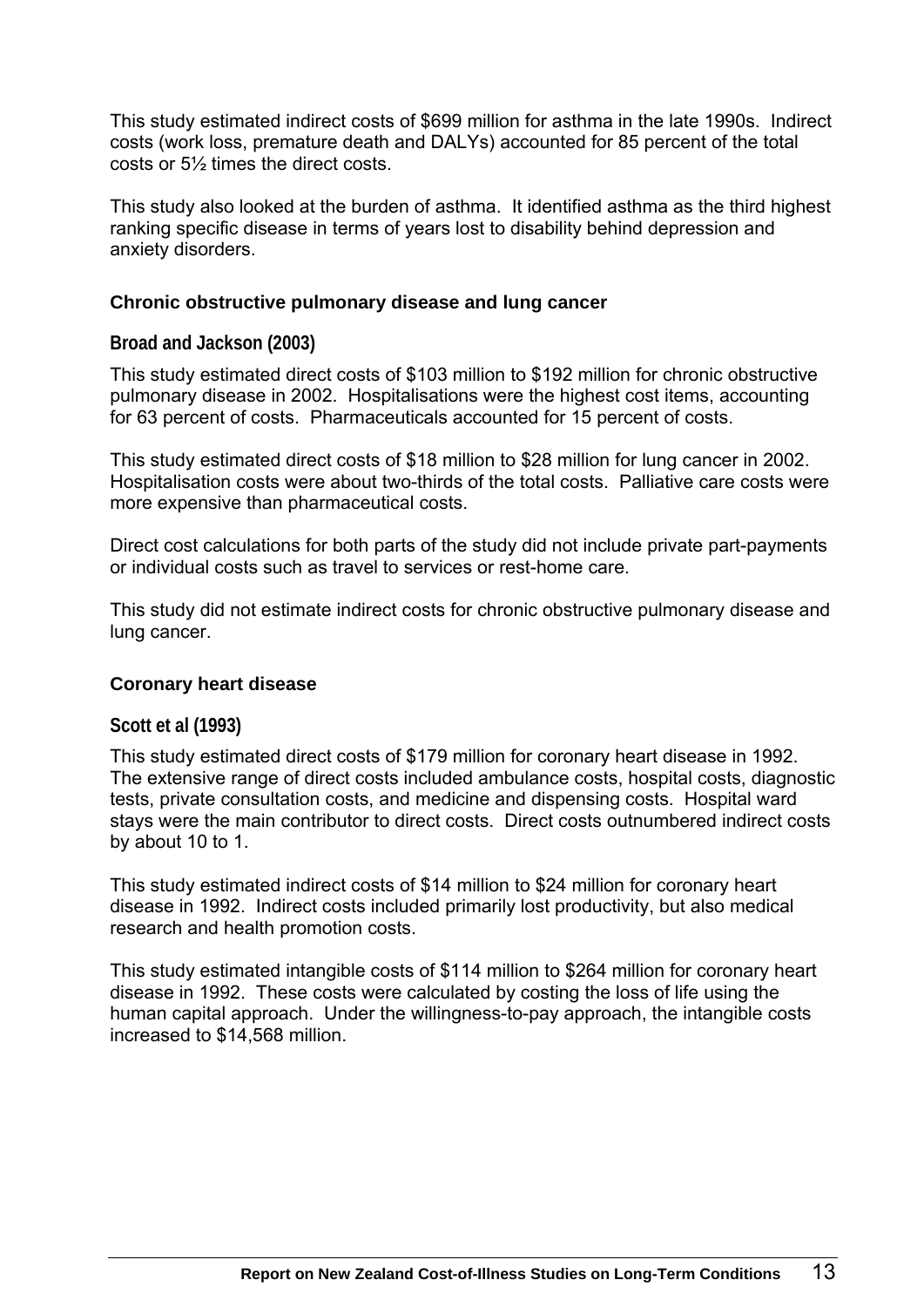#### **Dementia**

**Alzheimers New Zealand and Access Economics (2008)** 

This study estimated direct costs of \$436 million for dementia in 2008. Direct costs were dominated by residential aged care costs (63 percent of direct costs) and by hospital costs (23 percent of direct costs).

This study estimated indirect costs of \$277 million for dementia in 2008. Productivity losses accounted for almost half of the indirect costs.

This study estimated intangible costs of \$9,039 million for dementia in 2008.

This report also estimated the disease burden of dementia at 27,449 DALYs in 2008. Multiplying this figure by the value of a statistical life year (as calculated from a metaanalysis of the literature) provided the gross value of the disease burden of dementia at over \$9 billion. This figure is more than 12 times the total financial costs.

#### **HIV/AIDS**

#### **McDermott et al (1991)**

This study estimated direct costs of \$150,000 for HIV/AIDS in 1989/90. These costs included outpatient medicine prescription and laboratory test costs. Costs did not include physician or general practitioner visits or any other direct costs.

#### **Carlson et al (1993)**

This study estimated direct costs of \$294,000 for HIV/AIDS in 1988. The study was restricted to patients with AIDS (and not those with HIV infection). Costs investigated in this study included the costs of inpatient days, outpatient visits, pharmaceuticals, investigations, and costs such as for surgical procedures. This study was restricted to patients within the Auckland area.

#### **Bowie et al (1996)**

This study estimated total costs of \$100 to \$400 per month per patient for HIV/AIDS in 1994. This study took an individual perspective and examined direct, indirect and intangible costs for individuals. This study was limited as it was based on the responses of only 25 people.

#### **Ischaemic stroke**

#### **Scott and Scott (1994)**

This study estimated direct costs of \$93 million to \$140 million for ischaemic stroke in 1992. Direct costs were about 10 times greater than indirect costs. Hospital and continuing care costs accounted for 90 percent of all costs.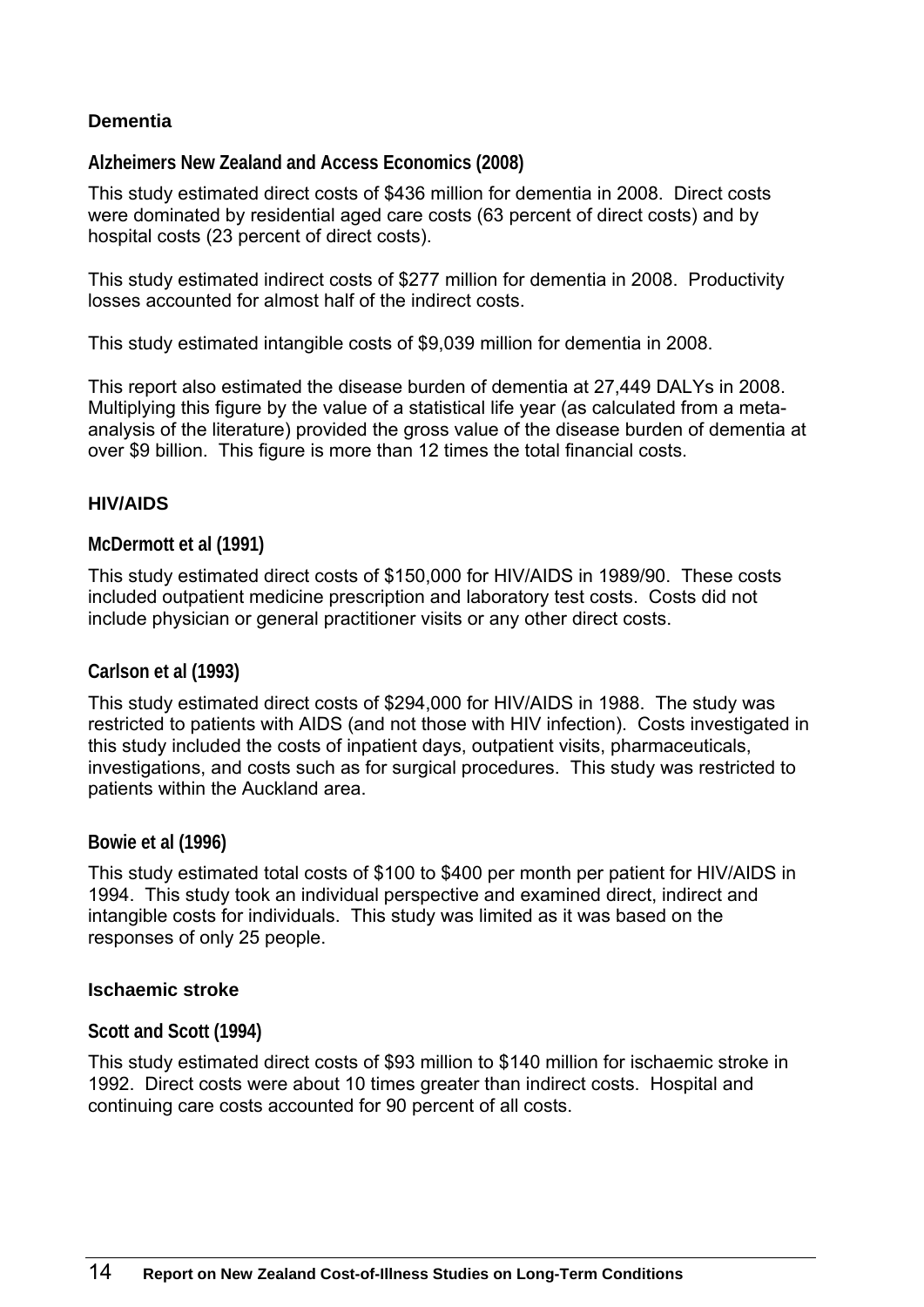This study estimated indirect costs of \$6 million to \$14 million (lost productivity only) for ischaemic stroke in 1992.

#### **Obstructive sleep apnoea**

#### **Scott et al (2007)**

This study estimated direct costs of \$29 million for obstructive sleep apnoea in 2005. Direct costs accounted for the majority of costs and included hospital costs, outpatient and general practitioner visits, surgery, appliances, transport costs, and associated costs such as motor vehicle accident costs and cardiovascular disease costs.

This study estimated indirect costs of \$10 million for obstructive sleep apnoea in 2005. Indirect costs (mainly lost productivity) were only one-third the size of direct costs.

This study estimated intangible costs of \$1.3 million for obstructive sleep apnoea in 2005. A small proportion of the total costs was contributed by the intangible costs of loss of life.

#### **Osteoporosis**

#### **Lane (1996)**

This study estimated direct costs of \$41.7 million in the first year and \$25.0 million in the second year for osteoporosis in 1995. This study used osteoporosis attribution factors to estimate the annual incidence of osteoporotic hip and non-hip fractures. The study also calculated annual pharmaceutical costs. Acute inpatient care costs represented a significant proportion of these costs, although private hospital and residential care costs were also high. Other costs included non-hip fracture costs and pharmaceuticals.

#### **Brown et al (2007)**

This study estimated direct costs of \$1,159 million for osteoporosis in 2007. Costs were dominated by the treatment of other osteoporotic conditions such as musculoskeletal problems, back problems and curvature of the spine (estimated at \$828 million). Immediate fracture treatment and after-fracture care accounted for almost \$300 million. The treatment and management of osteoporosis totalled \$34 million, which was dominated by pharmaceuticals.

#### **Type 2 diabetes**

This report identified more analyses on the costs of type 2 diabetes than any other disease.

#### **Cooper and Scott (1985)**

This study estimated direct costs of \$1.4 million for type 2 diabetes in 1982. Estimates were based solely on hospital admission bed costs at Middlemore Hospital and equated to 4.4 percent of the total hospital budget.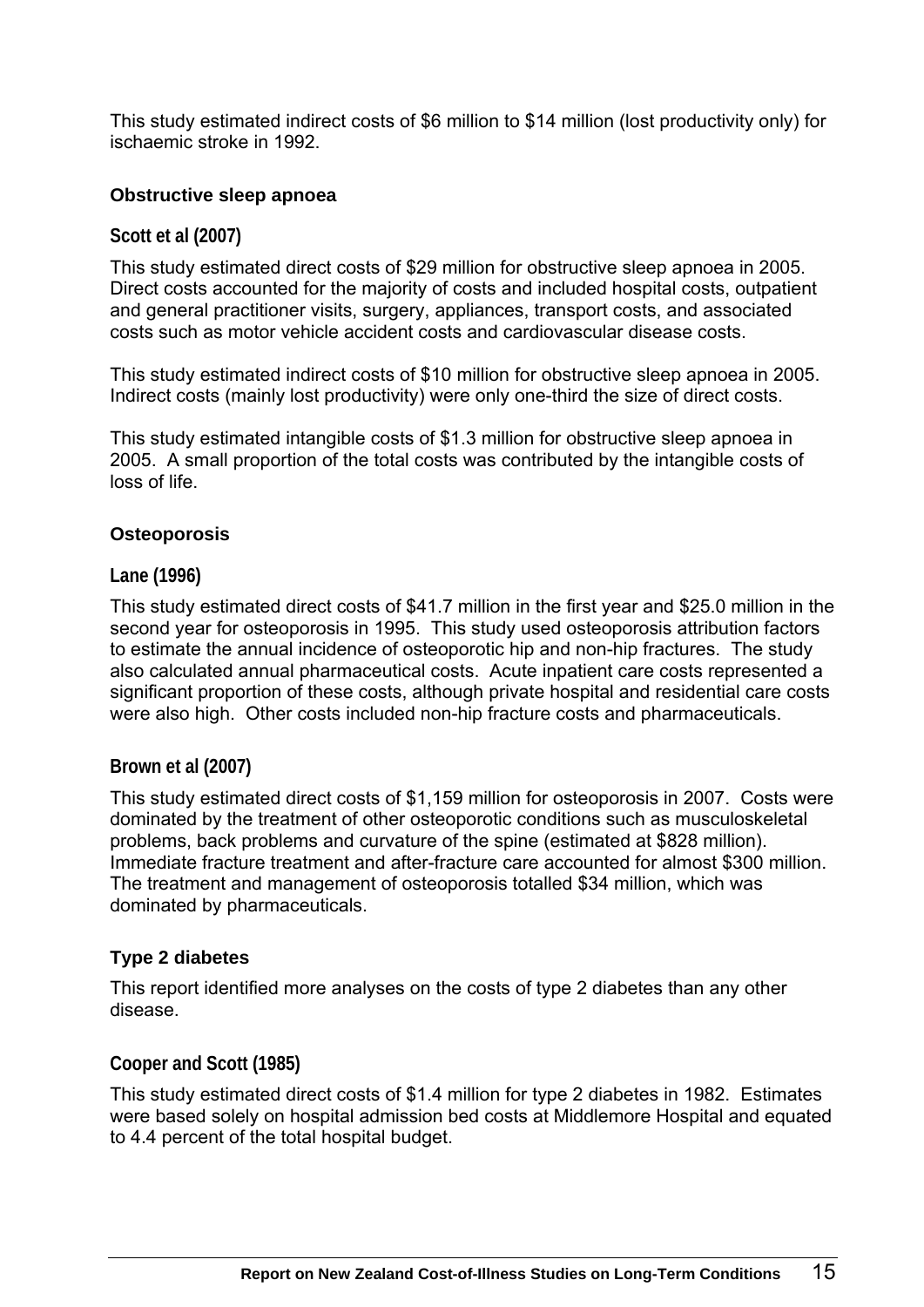#### **Simmons (1996)**

This study estimated direct costs of \$250 million to \$600 million for type 2 diabetes in 1996. The estimate was based on international studies from other developed nations.

#### **Simmons et al (1999)**

This study estimated direct costs from an individual perspective of \$191 to \$329 per year per patient for type 2 diabetes in 1996. Costs included scripts, shoes, and clinic and general practice visits.

#### **Diabetes New Zealand and PricewaterhouseCoopers (2001, 2007, 2008)**

These studies estimated direct costs for type 2 diabetes of \$247 million in 2001, \$540 million in 2007 and \$600 million in 2008. These studies estimated the cost of publicly provided health services for type 2 diabetes. The reports provided future cost projections for annual health costs for diabetes, which are reported in the *Future cost estimates* section of this report.

### <span id="page-23-0"></span>**Cost-of-illness studies by risk factor**

Several major risk factors contribute significantly to the development of long-term conditions. Commonly identified examples are tobacco use, low levels of physical activity and poor nutrition (National Health Committee 2007; Ministry of Health 2001, 2008b; WHO 2005). Obesity is also classed as a major risk factor for the development of long-term conditions.

To estimate the cost and/or burden of any risk factor, a population attributable risk must be calculated (Ministry of Health 2001). This measure takes into account the strength of the association between exposure (or risk factor) and the condition and prevalence of the exposure. Therefore, results from risk factor studies are often regarded as approximate estimations due to the potential uncertainty around the calculation of population attributable risk.

Alcohol use is also cited as a risk factor that contributes to the development of Longterm conditions. However, cost-of-alcohol studies were not examined in this report because, unlike obesity, physical inactivity and tobacco use, a significant proportion of alcohol-related conditions used in economic analyses are not long-term conditions (for example, injuries, pregnancy-related conditions and acute conditions).

#### **Obesity**

#### **Swinburn et al (1997)**

This study estimated direct costs of \$135 million for obesity in 1991. This was the only New Zealand study to calculate the direct costs of obesity. Six obesity-related disorders were used: type 2 diabetes, coronary heart disease, hypertension, gallstones, postmenopausal breast cancer and colon cancer. Type 2 diabetes, coronary heart disease and hypertension dominated obesity costs, each contributing around \$40 million. Direct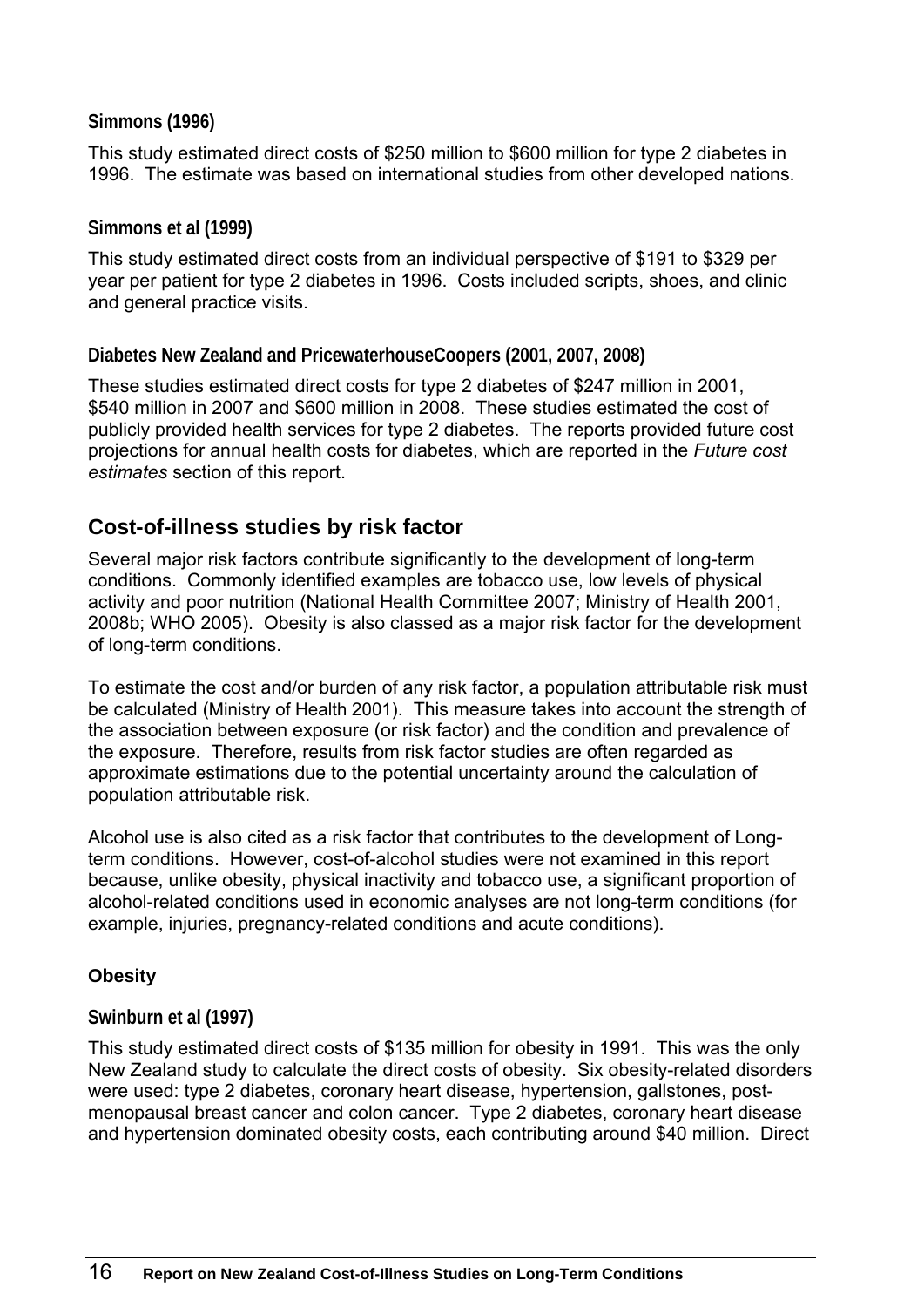costs covered inpatient services (public and private hospitals), outpatient services, general practitioner visits, pharmaceuticals, laboratory tests and ambulance services.

The total cost of \$135 million represented 2.5 percent of the total health spend. This percentage is consistent with international literature (Swinburn et al 1997). The prevalence of adult obesity (a body mass index equal or higher to 30) in this study was 14 percent. The most recent obesity prevalence rates are over 25 percent (Ministry of Health 2008b).

#### **New Zealand Government 2007**

This study estimated direct costs of \$460 million for obesity in 2004. This figure was based on the above 1991 cost analysis (Swinburn et al 1997) and accounted for changes in obesity prevalence.

This study estimated indirect costs of \$370 million for obesity in 2004. This figure, estimated from international literature, was restricted to lost productivity.

#### **Physical inactivity**

#### **Russell et al (1993)**

This study estimated direct costs of \$60 million for physical inactivity in 1991. The health costs calculated were associated with seven conditions related to physical inactivity: coronary heart disease, hypertension, obesity, osteoporosis, type 2 diabetes, stroke and colon cancer. Direct costs included public and private hospital costs and primary care costs (for example, general practitioner visits, laboratory costs, diagnostic tests and pharmaceuticals). Public hospital costs contributed over 50 percent of the direct costs.

This study estimated indirect costs of \$104 million for physical inactivity in 1991. Indirect costs were calculated as the lost productivity due to morbidity and mortality.

Comparisons of the level of physical inactivity between the early 1990s (when the Russell et al (1993) study was conducted) and now are difficult because of the different definitions of physical inactivity used.

#### **Tobacco use**

#### **Gray et al (1988)**

This study estimated direct costs of \$82 million for tobacco use in 1986. This figure was based solely on the attributable excess hospital admission days (both public and private) caused by smoking on a variety of conditions (for example, some cancers, cardiovascular disease, respiratory diseases). The study did not estimate outpatient services, pharmaceuticals or other direct costs.

The study did not estimate indirect costs for tobacco use.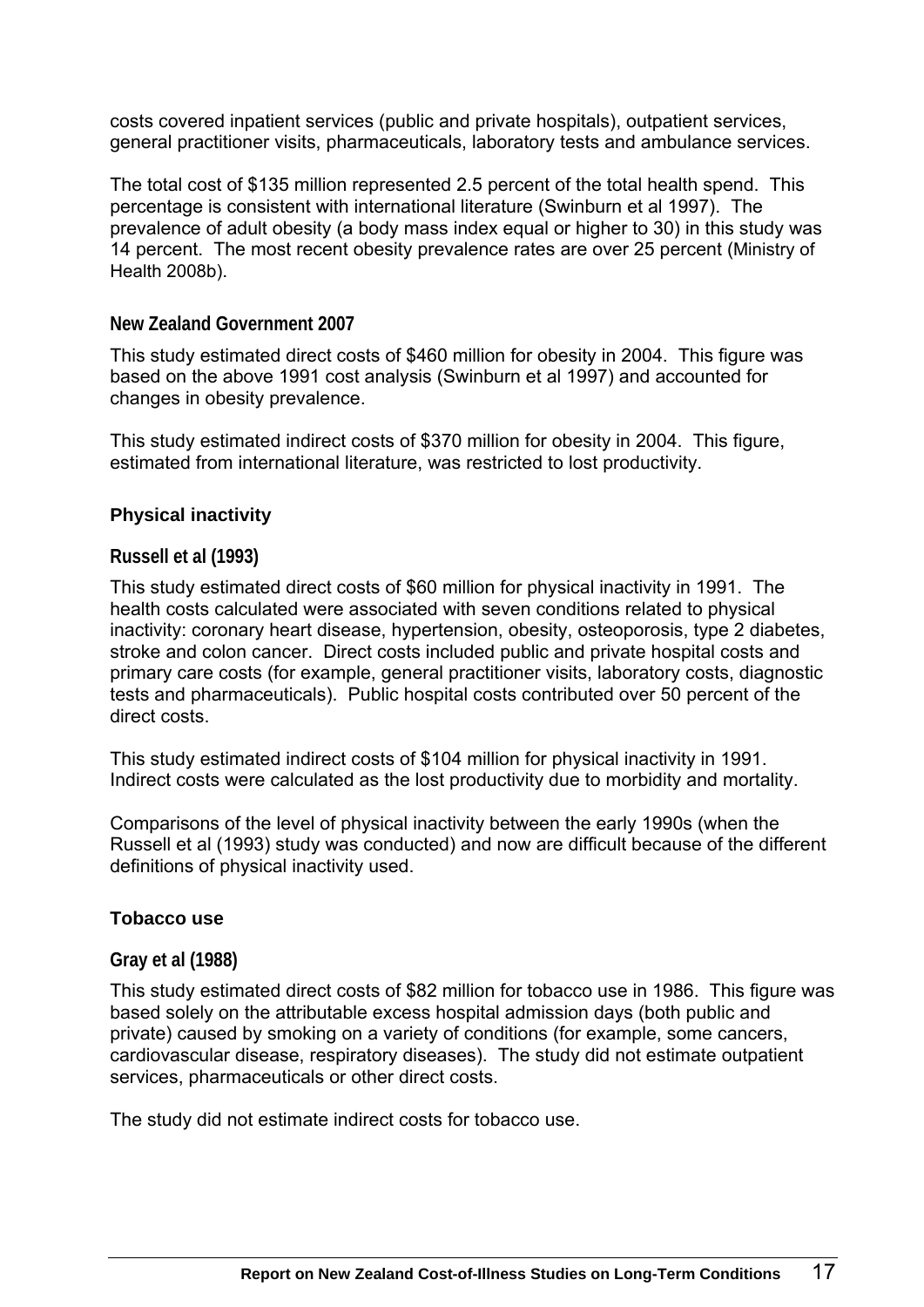#### **Phillips et al (1992)**

This study estimated direct costs of \$185 million for tobacco use in 1989. This study used the same methods to calculate the excess hospital resource use as used by Gray et al (1988) and estimated the cost at \$128 million (in 1989 dollars). The study also estimated excess prescription medicine use at \$38 million, and \$19 million of general practitioner consultations.

#### **Easton (1997)**

This study estimated direct costs of \$800 million for tobacco use in 1990. Direct costs included additional resources required for tobacco consumption, health care costs, costs associated with accidental fires, and costs of clearing litter caused by tobacco usage. Health care costs were estimated at \$205 million, although this was just an inflation-adjusted figure from Phillips et al's (1992) study.

This study estimated indirect costs of \$545 million for tobacco use in 1990. Indirect costs were calculated from the lost productivity caused by the excess mortality and morbidity attributed to tobacco use. This contributed 41 percent of the total tangible costs. Overall, tangible costs represented 1.7 percent of gross domestic product.

This study estimated intangible costs of \$21,250 million for tobacco use in 1990. Intangible costs were calculated using a willingness-to-pay approach. A monetary value of \$200,000 (in 1990 dollars) was placed on each good quality life year. The cost of mortality and morbidity of tobacco use in New Zealand was then valued at \$21.3 billion.

#### **O'Dea (2007)**

This study estimated tangible costs of \$1,685 million for tobacco use in 2005. Most of the results from this report were estimated from previous research (Easton (1997), Phillips et al (1992) and research from Australia) and adjusted to 2005 New Zealand dollars. Of the tangible costs, \$350 million were for 'resources required to treat induced diseases and other consequences'. A further \$850 million was attributable to lost productivity from mortality and morbidity. Tangible costs represented 1.1 percent of gross domestic product.

This study estimated intangible costs of \$11,200 million for tobacco use in 2005, which were lower than the costs Easton (1997) estimated. This is mainly due to the valuing of a QALY at \$137,500.

### <span id="page-25-0"></span>**Summary of cost-of-illness studies**

Table 2 summarises the cost-of-illness studies discussed above.

#### **Lack of comparability among studies**

Most of the 30 New Zealand studies cannot be directly compared, largely because of differences in methodology and timeframes. Because of these differences, and the difference in actual economic impact of conditions, the cost-of-illness studies provided a wide range of estimates of the costs of specific long-term conditions.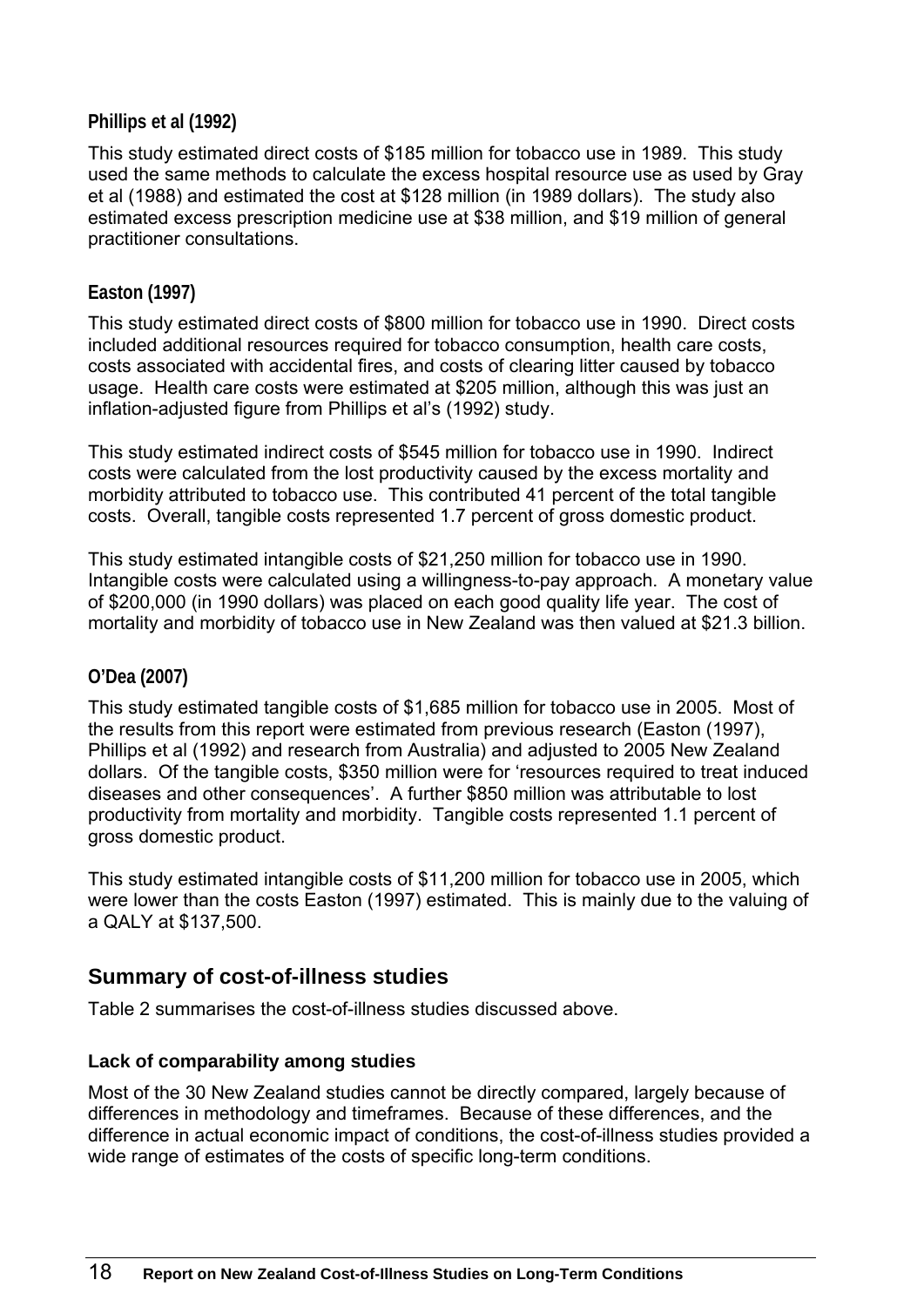#### **Direct costs: hospital inpatient costs are largest single contributor**

Most studies provided some estimate of direct costs of the long-term condition or risk factor. The main contributors to direct costs included hospital inpatient costs, outpatient visits, primary care visits, pharmaceuticals and laboratory costs. Some studies also included transport costs, ambulance costs, residential care costs and rehabilitation costs in their estimates.

For most long-term conditions, the largest single contributor to direct costs was hospital inpatient cost. Where figures were given, hospital costs usually accounted for over 50 percent of the total direct costs. Figures, however, ranged from about 35 percent for arthritis to 90 percent for ischaemic stroke.

Hospital costs also accounted for most of the direct costs for both tobacco use and physical inactivity. Because of the different nature of some diseases, there were exceptions to this finding. For asthma, pharmaceutical costs contributed over 80 percent of the total direct costs. For dementia, residential care costs dominated. Residential care and rehabilitation costs were also high for osteoporosis.

#### **Indirect costs: lost productivity**

Several studies estimated indirect costs. The most commonly used measure of indirect costs and the major contributor to indirect costs was lost productivity. In most studies, productivity loss was the only measure of indirect costs. Indirect costs contributed variable amounts to the total costs depending on the condition. In some studies indirect costs accounted for as little as 4 percent, in another study it was as high as 85 percent. Most estimates fell between 39 percent and 76 percent.

#### **Approach and perspective of most studies**

Almost all the 30 studies used the prevalence approach to estimate costs, and took a societal or health system perspective.

| <b>Condition or</b><br>risk factor             | Reference                                                         | Year of<br>data | Direct costs<br>(NZ\$) | <b>Indirect</b><br>costs (NZ\$) | Intangible<br>costs (NZ\$) | Approach   | <b>Perspective</b> |
|------------------------------------------------|-------------------------------------------------------------------|-----------------|------------------------|---------------------------------|----------------------------|------------|--------------------|
| Long-term<br>conditions                        |                                                                   |                 |                        |                                 |                            |            |                    |
| Arthritis                                      | <b>Arthritis New</b><br>Zealand and<br>Access Economics<br>(2005) | 2005            | 564 million            | 1,788 million                   | 2.560 million              | Prevalence | Societal           |
| Asthma                                         | Mitchell (1989)                                                   | 1988            | 102 million            | -                               |                            | Prevalence | Health system      |
|                                                | Holt and Beasley<br>(2001)                                        | Late<br>1990s   | 125 million            | 699 million                     | -                          | Prevalence | Societal           |
| Chronic<br>obstructive<br>pulmonary<br>disease | Broad and Jackson<br>(2003)                                       | 2002            | 103-192 million        | $\overline{\phantom{0}}$        |                            | Prevalence | Societal           |

#### <span id="page-26-0"></span>**Table 2:** Summary of cost-of-illness and cost-of-risk-factor studies conducted in New Zealand, 1985–2008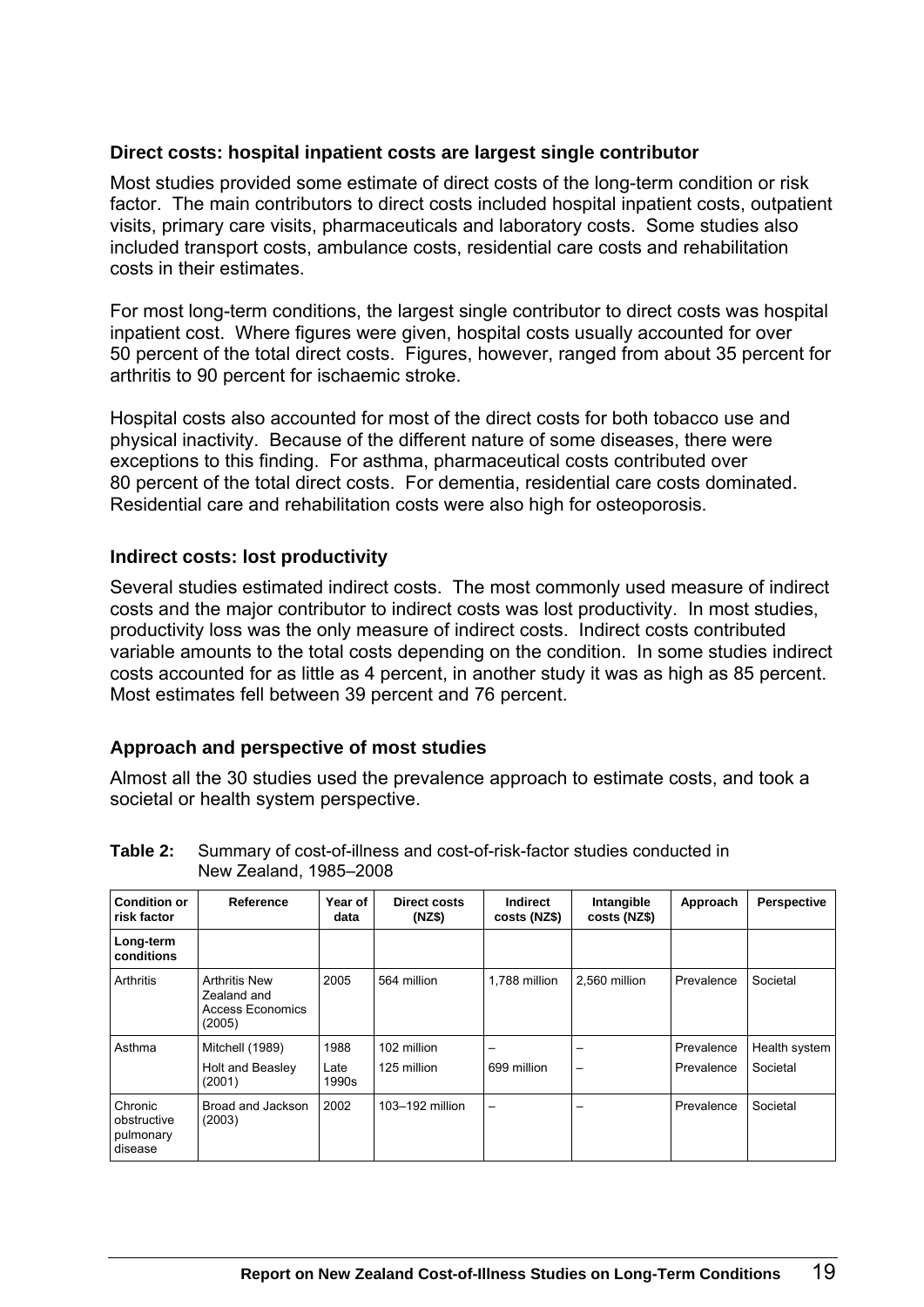| <b>Condition or</b><br>risk factor      | Reference                                                                 | Year of<br>data | <b>Direct costs</b><br>(NZ\$)                           | Indirect<br>costs (NZ\$)               | Intangible<br>costs (NZ\$) | Approach   | Perspective   |
|-----------------------------------------|---------------------------------------------------------------------------|-----------------|---------------------------------------------------------|----------------------------------------|----------------------------|------------|---------------|
| Lung cancer                             | Broad and Jackson<br>(2003)                                               | 2002            | 18-28 million                                           |                                        |                            | Prevalence | Societal      |
| Coronary<br>heart disease               | Scott et al (1993)                                                        | 1992            | 179 million                                             | 14-24 million                          | 114-264 million            | Prevalence | Societal      |
| Dementia                                | <b>Alzheimers New</b><br>Zealand and<br><b>Access Economics</b><br>(2008) | 2008            | 436 million                                             | 277 million                            | 9,039 million              | Prevalence | Societal      |
| HIV infection                           | McDermott et al<br>(1991)                                                 | 1989/90         | 0.15 million                                            | $\overline{\phantom{0}}$               |                            | Prevalence | Health system |
| <b>AIDS</b>                             | Carlson et al (1993)                                                      | 1988            | 0.29 million                                            |                                        |                            | Prevalence | Health system |
| <b>HIV/AIDS</b>                         | Bowie et al (1996)                                                        | 1994            |                                                         | Total: \$100-400 per month per patient |                            | Prevalence | Individual    |
| Ischaemic<br>stroke                     | Scott and Scott<br>(1994)                                                 | 1992            | 93-140 million                                          | 6-14 million                           |                            | Prevalence | Societal      |
| Obstructive<br>sleep apnoea<br>syndrome | Scott et al (2007)                                                        | 2005            | 29 million                                              | 10 million                             | 1.3 million                | Prevalence | Societal      |
| Osteoporosis                            | Lane (1996)                                                               | 1995            | 42 million (1st<br>year);<br>25 million (2nd<br>year)   | $\overline{\phantom{0}}$               |                            | Incidence  | Societal      |
|                                         | Brown et al (2007)                                                        | 2007            | 1,159 million                                           |                                        |                            | Prevalence | Societal      |
| Type 2<br>diabetes                      | Cooper and Scott<br>(1985)                                                | 1982            | 1.4 million (limited<br>to Middlemore<br>Hospital only) | $\overline{\phantom{0}}$               |                            | Prevalence | Health system |
|                                         | Simmons (1996)                                                            | 1996            | 250-600 million                                         |                                        |                            | Prevalence | Societal      |
|                                         | Simmons et al<br>(1999)                                                   | 1996            | \$191-329 (per<br>year per patient                      |                                        |                            | Prevalence | Individual    |
|                                         | Diabetes New<br>Zealand and<br>Pricewaterhouse-<br>Coopers (2001)         | 2001            | 247 million                                             |                                        |                            | Prevalence | Health system |
|                                         | Diabetes New<br>Zealand and<br>Pricewaterhouse-<br>Coopers (2007)         | 2007            | 540 million                                             |                                        |                            | Prevalence | Health system |
|                                         | Diabetes New<br>Zealand and<br>Pricewaterhouse-<br>Coopers (2008)         | 2008            | 600 million                                             |                                        |                            | Prevalence | Health system |
| <b>Risk factors</b>                     |                                                                           |                 |                                                         |                                        |                            |            |               |
| Obesity                                 | Swinburn et al<br>(1997)                                                  | 1991            | 135 million                                             |                                        |                            | Prevalence | Health system |
|                                         | New Zealand<br>Government (2007)                                          | 2004            | 460 million                                             | 370 million                            | —                          | Prevalence | Societal      |
| Physical<br>inactivity                  | Russell et al (1993)                                                      | 1991            | 60 million                                              | 104 million                            | $\overline{\phantom{0}}$   | Prevalence | Societal      |
| Tobacco use                             | Gray et al (1988)                                                         | 1986            | 82 million                                              | $\overline{\phantom{0}}$               |                            | Prevalence | Health system |
|                                         | Phillips et al (1992)                                                     | 1989            | 185 million                                             |                                        |                            | Prevalence | Health system |
|                                         | Easton (1997)                                                             | 1990            | 800 million                                             | 545 million                            | 21,250 million             | Prevalence | Societal      |
|                                         | O'Dea (2007)                                                              | 2005            | 1,685 million in<br>total tangible<br>costs             |                                        | 11,200 million             | Prevalence | Societal      |

Note: All costs are annual costs to the year of data.

Source: The references are in the reference list at the end of the report.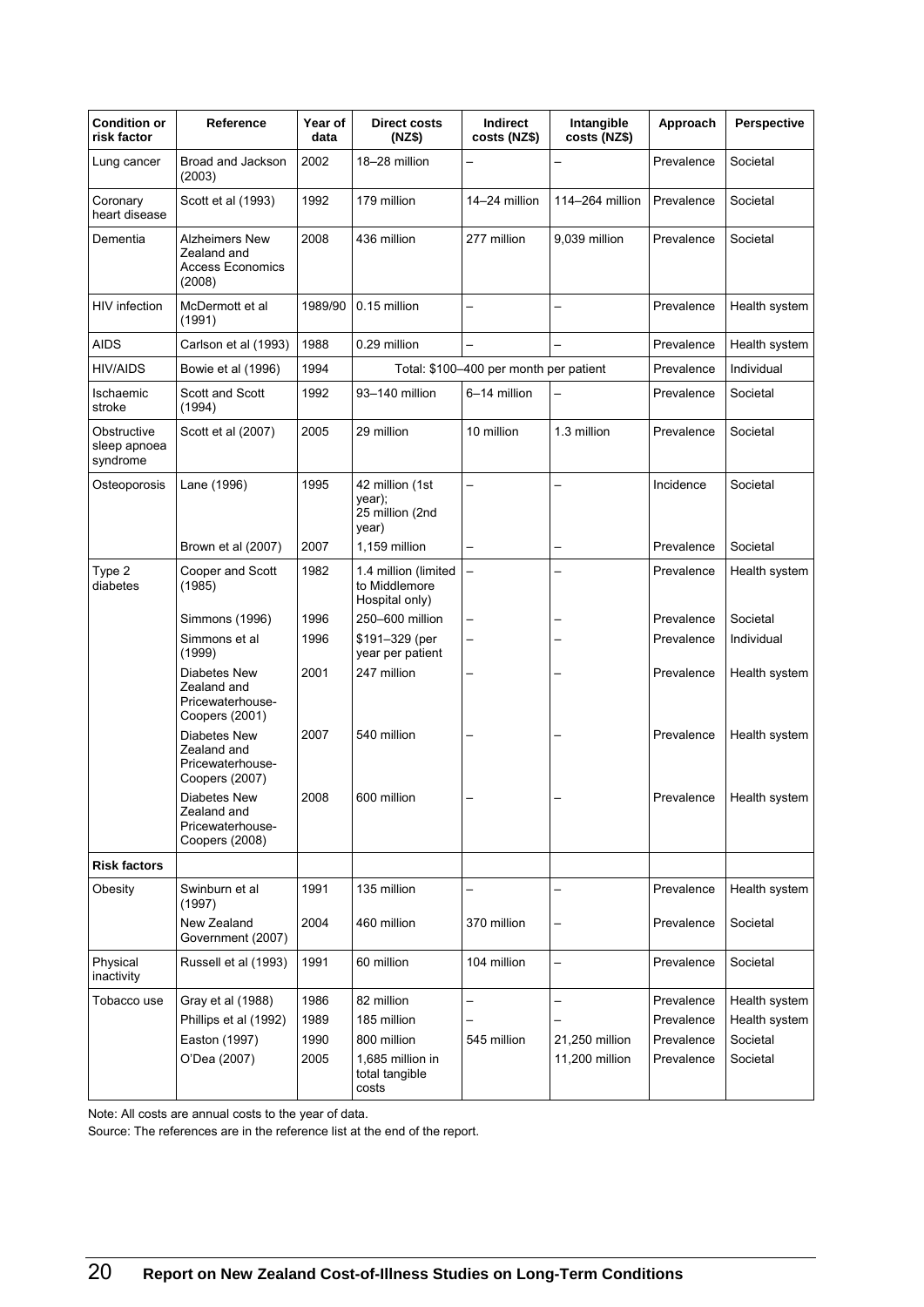# <span id="page-28-0"></span>**Future cost estimates**

Few of the 30 New Zealand studies provided any estimates of the future costs of any long-term conditions. However, the future costs of osteoporosis and type 2 diabetes have been estimated.

Based entirely on the expected increase in osteoporosis prevalence, the future cost of osteoporosis is expected to increase (Brown et al 2007). Direct costs in 2007 were estimated at \$1.16 billion, growing to \$1.37 billion in 2013 and \$1.61 billion in 2020. These estimates assumed the expected cost-per-case remained the same from 2007 to 2020.

PricewaterhouseCoopers completed three economic analyses on type 2 diabetes (Diabetes New Zealand and PricewaterhouseCoopers 2001, 2007, 2008). All three analyses provided cost estimates under various future scenarios. Only the most recent estimates are provided here (Diabetes New Zealand and PricewaterhouseCoopers 2008). If existing diabetes services remained in place, the forecast cost of diabetes was predicted to rise from \$600 million in 2006/07 to \$920 million in 2011/12, \$1,310 million in 2016/17 and \$1,770 million in 2021/22. Two other scenarios assumed additional funding of between \$20 million and \$60 million per year. Although initial costs increased, total costs by 2021/22 were lower than or equal to the existing diabetes services costs forecast (ranging from \$1,510 million to \$1,770 million).

Although no other studies identified estimated future costs of long-term conditions in New Zealand, it is expected that the prevalence of long-term conditions in New Zealand will increase over time. This increase will be driven by the structural ageing of the population and the increase in risk factors known to affect the development of long-term conditions. It can be assumed that an increase in the prevalence of long-term conditions will equate to an increase in the cost and burden of long-term conditions in New Zealand.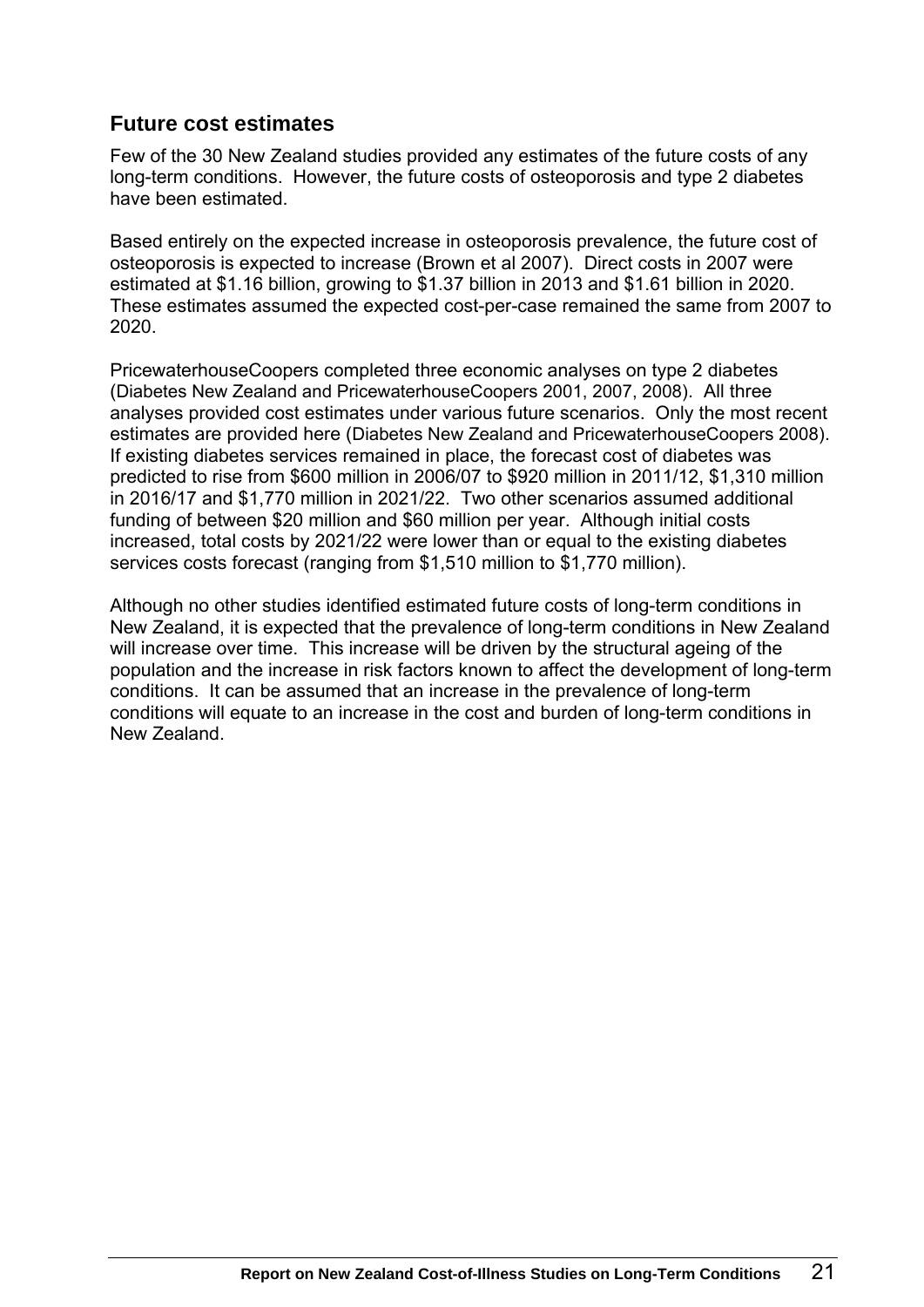# <span id="page-29-0"></span>**Discussion**

### <span id="page-29-1"></span>**Long-term conditions consume many resources but studies are limited**

This report has shown that long-term conditions consume a vast amount of resources in New Zealand: both in terms of direct health care costs and the indirect costs on society as a whole. This finding is consistent with the international literature that long-term conditions are utilising most of a country's overall health spend (DeVol R, Bedroussian 2007; Druss et al 2001; Druss et al 2002; Cohen and Krauss 2003) and cause the greatest health burden to society (WHO 2008).

Direct comparisons between the studies are impossible because of differences in the methods used, costs calculated and timeframes. Nevertheless, most studies reported annual societal costs of more than \$100 million per condition.

The cost-of-illness studies investigated only 11 conditions, and there are many more long-term conditions for which no current economic research is available. Some common long-term conditions where no cost-of-illness research was identified include cancer (excluding lung cancer), mental health conditions, chronic obstructive pulmonary disease and chronic pain. No studies into the overall economic cost of all long-term conditions in New Zealand were identified.

These findings illustrate a gap in both the breadth and depth of cost-of-illness studies in New Zealand.

### <span id="page-29-2"></span>**Cost findings: indirect costs are about the same as direct costs**

In almost half the studies, the direct costs were the only costs estimated. Several studies, however, provided some estimate of indirect costs for the specific condition or risk factor. As a percentage of the combined direct and indirect costs, indirect costs varied in their contribution. In most studies indirect costs contributed between one-third and two-thirds of the costs.

Comparison between studies is impossible because of the different methods used. However, a rough estimate for all long-term conditions indicates that indirect costs account for about half of the combined direct and indirect costs; that is, indirect costs are roughly the same as direct costs. This figure is consistent with data from other developed countries (Adevi et al 2007; Oxford Health Alliance 2006).

# <span id="page-29-3"></span>**Cost findings: intangible costs may be in the billions**

A few of the studies estimated the intangible costs of the condition or risk factor. Most studies used the willingness-to-pay approach to calculate the costs, although one study provided figures for both the willingness-to-pay and human capital approaches (Scott et al 1993). Intangible costs tended to be estimated in the billions.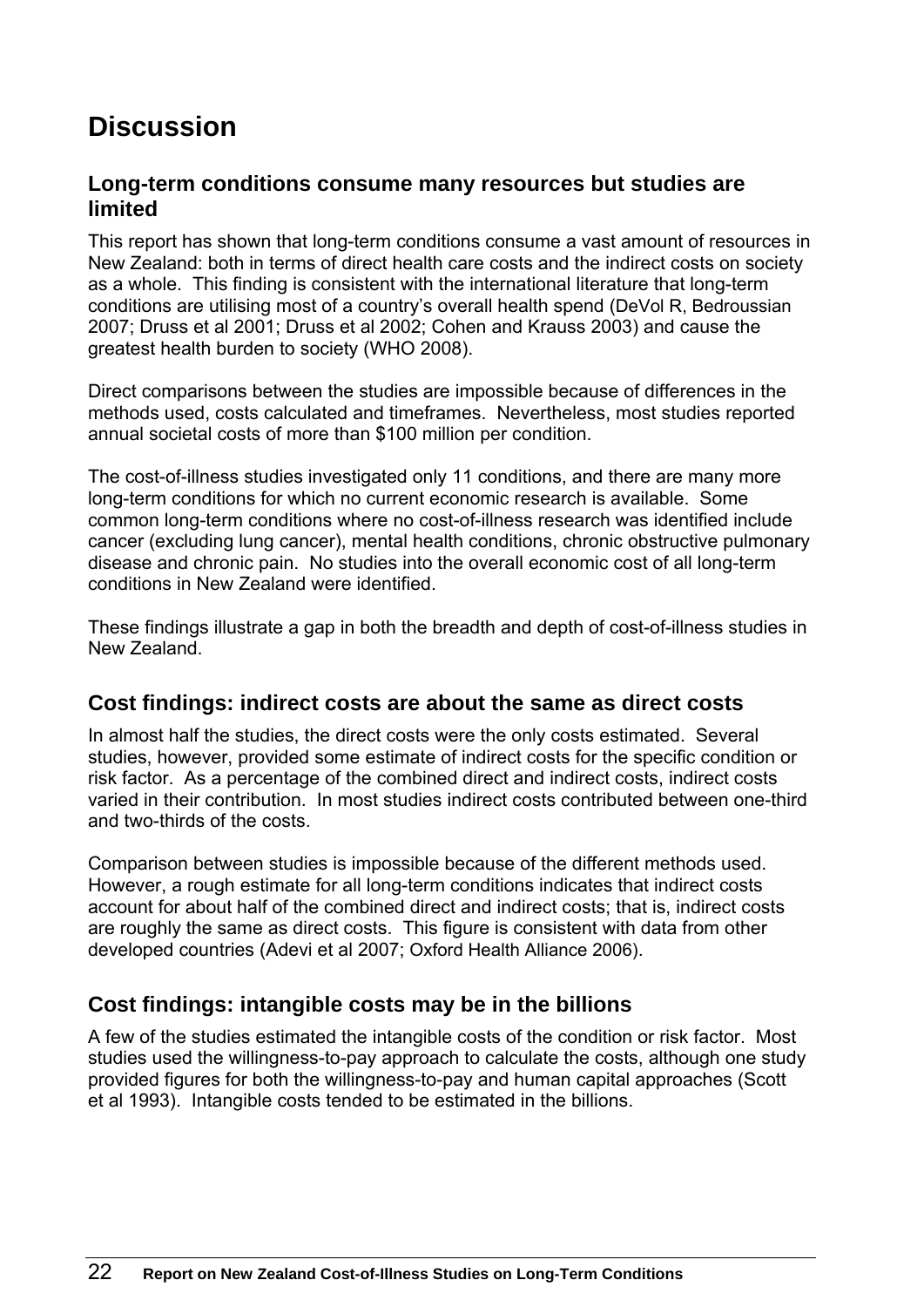# <span id="page-30-0"></span>**Limitations of this report**

#### **Lack of comparability**

One of the most obvious limitations with this report is the inability to provide valid comparisons between studies. The studies have been conducted on different conditions, over different timeframes, using different approaches, and considering different components of cost. Therefore, it is not possible to state that one condition or risk factor is more costly than any other on the basis of these studies.

#### **Potential over- and under-estimation of costs**

A further limitation relates to whether cost-of-illness studies tend to over- or underestimate costs. Some researchers argue that under-estimation is because household expenditure is not fully accounted to an individual with an long-term condition, risk factor–associated behaviours are inadequately captured, and the effects of long-term conditions on employers are under-estimated (Adevi et al 2007). Other researchers argue that over-estimation occurs because cost-of-illness studies often use the total absence of a condition as the counterfactual (Oxford Health Alliance 2006). This counterfactual is often unrealistic, so over-estimates the total cost that potentially could be saved.

#### **Assumptions about risk factors**

Some limitations are specifically associated with the cost estimates for risk factors. Several assumptions are made when estimating the costs of risk factors. First, a list of risk factor–related conditions must be decided on. The conditions selected are likely to influence the final results. Secondly, arriving at an appropriate population attributable risk for a risk factor requires several assumptions: the level of association between the risk factor and the condition in the New Zealand environment, the different effects of the risk factor on mortality compared with morbidity, the potential interaction between risk factors, and any important confounders of the risk factor or condition (Ministry of Health 2001). The population attributable risk may vary depending on the assumptions made, so all cost estimates are only approximate.

#### **No consideration of comorbidity**

A further limitation of the research conducted in New Zealand is that none of the studies accounted for the effect of comorbidities on costs. Many people who experience longterm conditions often have two or more different (and not necessarily related) conditions (National Health Committee 2007). Comorbidities can affect the overall cost to the health system and society.

International literature suggests health spending increases exponentially with increasing number of long-term conditions (John Hopkins University 2002). Comorbid conditions have been shown to be an important economic cost of a long-term condition (Strassels et al 2001).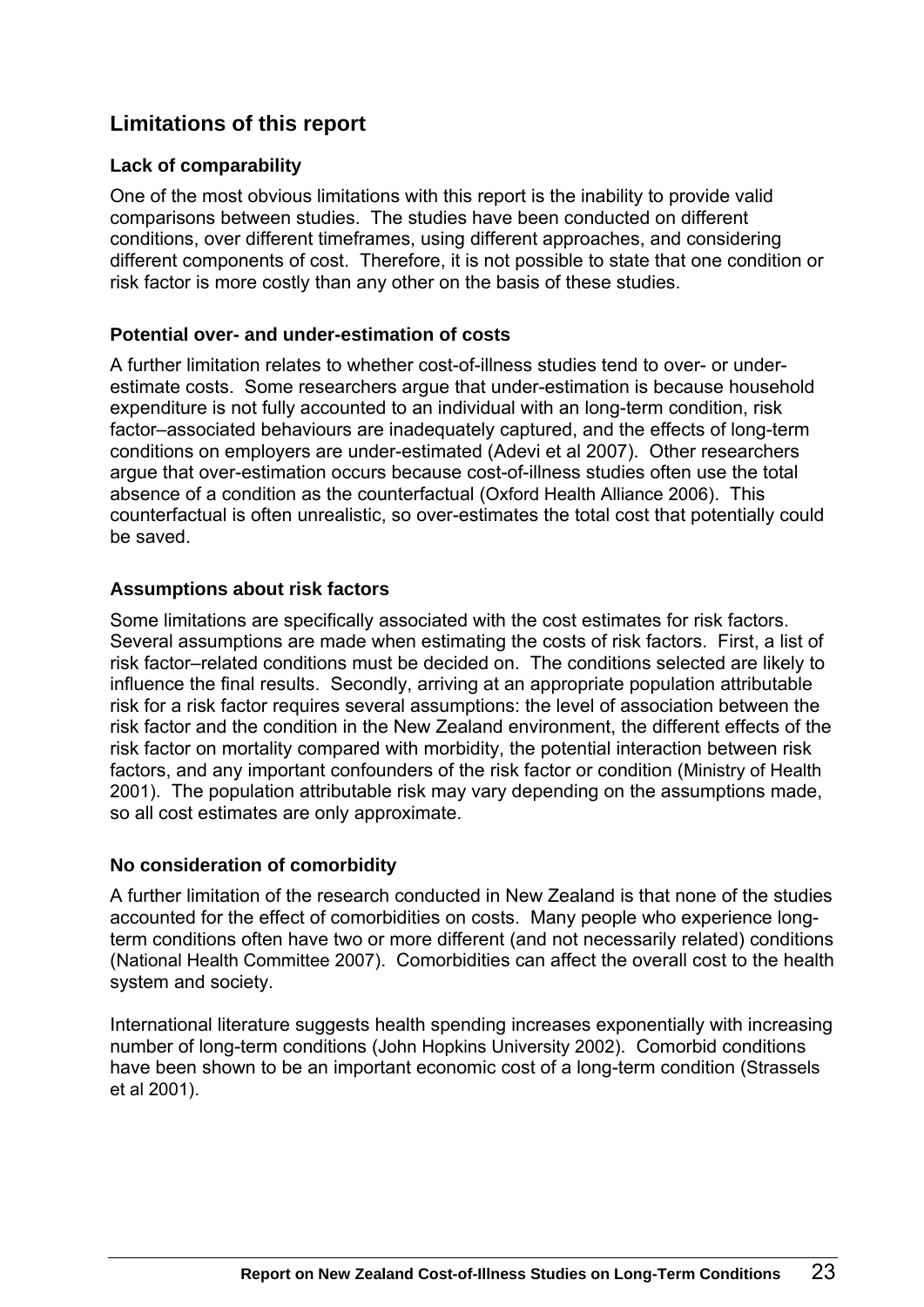#### **Limited research into future costs**

There is little New Zealand research that has estimated future costs. Based on the limited research identified, it is expected that future costs of long-term conditions will increase. In addition, both international data and New Zealand data suggest that the burden of long-term conditions will increase into the future (National Health Committee 2007; WHO 2008). Therefore, it could be expected that the cost of long-term conditions will also increase into the future.

Future costs may also be increased by the proliferation of high-cost medical technology.

### <span id="page-31-0"></span>**Future Research Options**

Future economic analyses could address the gaps in the cost-of-illness literature identified in this report, including considering the role of co-morbidities in driving the costs of long-term conditions.

Although coverage of long-term conditions in cost-of-illness studies in New Zealand is incomplete, further such studies may not be the most efficient use of research resources. There is a fair amount of evidence from New Zealand that long-term conditions have considerable economic consequences. Cost-of-illness studies are useful in highlighting areas of great expense. However, policy and decision-making is better informed by research that assesses potential solutions and identifies the actions that will provide greatest value for money, for example through use of cost effectiveness analyses.

A greater understanding is needed about whether certain investments will provide benefits and how to maximise population health outcomes with the resources available. An improved New Zealand–specific evidence base on cost-effective strategies would provide practical information to guide decision-making.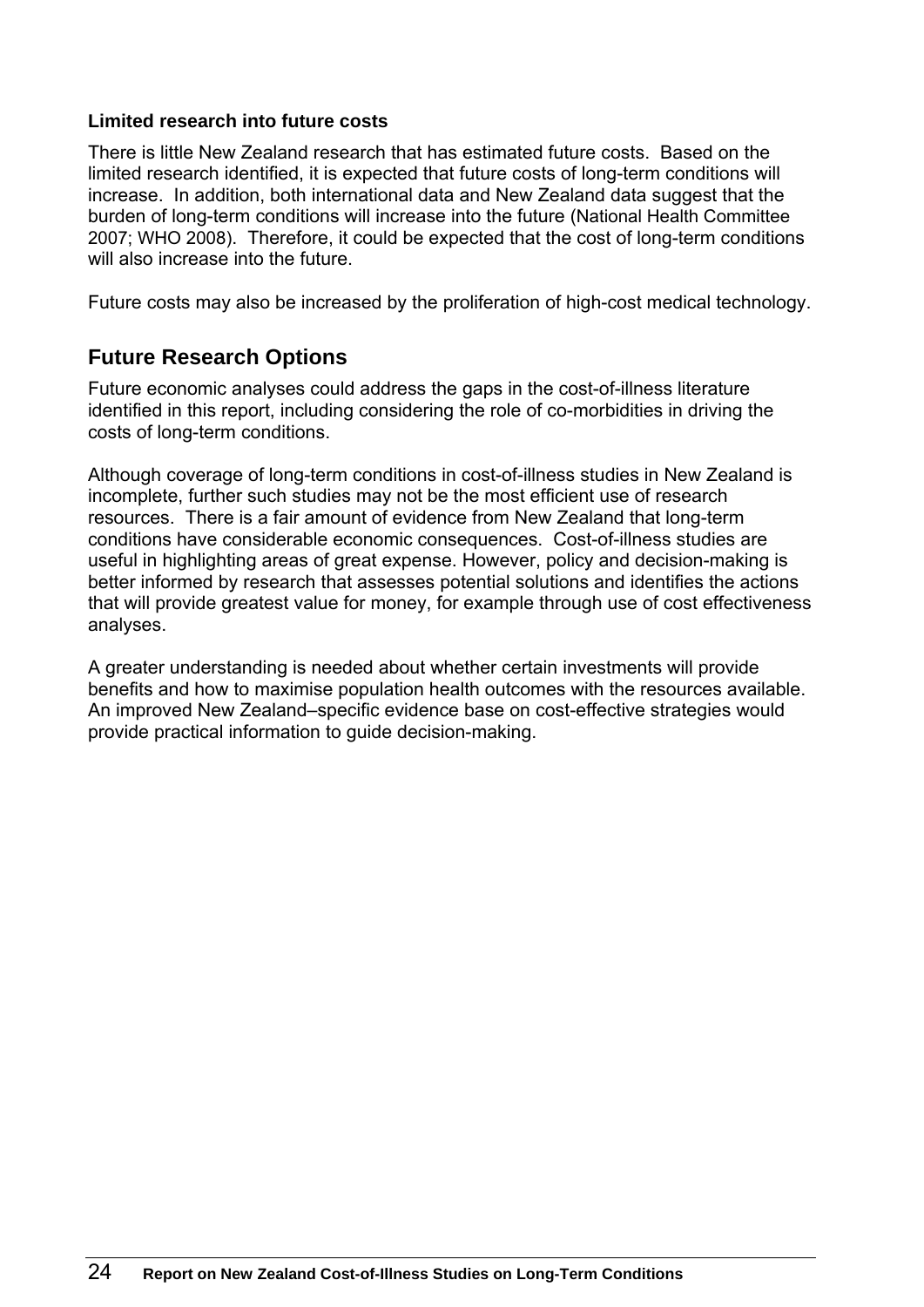# <span id="page-32-0"></span>**Conclusion**

Cost-of-illness studies can provide some useful pieces of information. Firstly, calculating the costs and economic magnitude of a particular condition can, by implication, provide the costs that could be saved if the condition was eliminated (Byford et al 2000). Cost-of-illness studies can also identify the different components of cost and their relative sizes. This can potentially provide priorities for funding in areas where costs can be saved or inefficiencies reduced (Byford et al 2000).

However, cost-of-illness studies can not provide information on cost-effectiveness or cost-efficiency of specific actions. It is also argued that many conditions can not be eliminated, therefore the total costs of a condition are not a true reflection of the resources that could be saved (Byford et al 2000). Cost-of-illness studies provide no information on prevention costs: prevention costs may well be greater than the costs of the condition.

Despite these limitations, this report has clearly identified that long-term conditions are especially costly and are a source of significant economic burden on society. This burden is not just restricted to the health system and direct health costs. At a rough approximation, indirect costs (such as lost productivity) will equal the direct costs of a given condition.

Whatever the total cost of long-term conditions in New Zealand, it can be expected that these costs will increase in the future. There are very few future cost-of-illness projections, however, with the expected increase in the prevalence of long-term conditions and some risk factors, as well as the ageing population, it is expected that costs will also increase if the status quo remains.

This report has highlighted that there is not a wide range of data on the costs of longterm conditions in New Zealand. Although New Zealand research lacks both breadth and depth, it provides a reasonable indication of the economic consequences of longterm conditions. There is, however, no detailed overall single estimate of the costs of long-term conditions in New Zealand.

Further cost-of-illness studies alone are unlikely to offer information of much further benefit. Cost-effectiveness analyses on actions to reduce long-term conditions will better serve decision-making.

Finally, we should not seek to reduce the burden of long-term conditions in New Zealand purely for the sake of economic gain. Health gain in itself is the primary goal of health care, and potential economic benefit is just another incentive on the way to achieving that goal.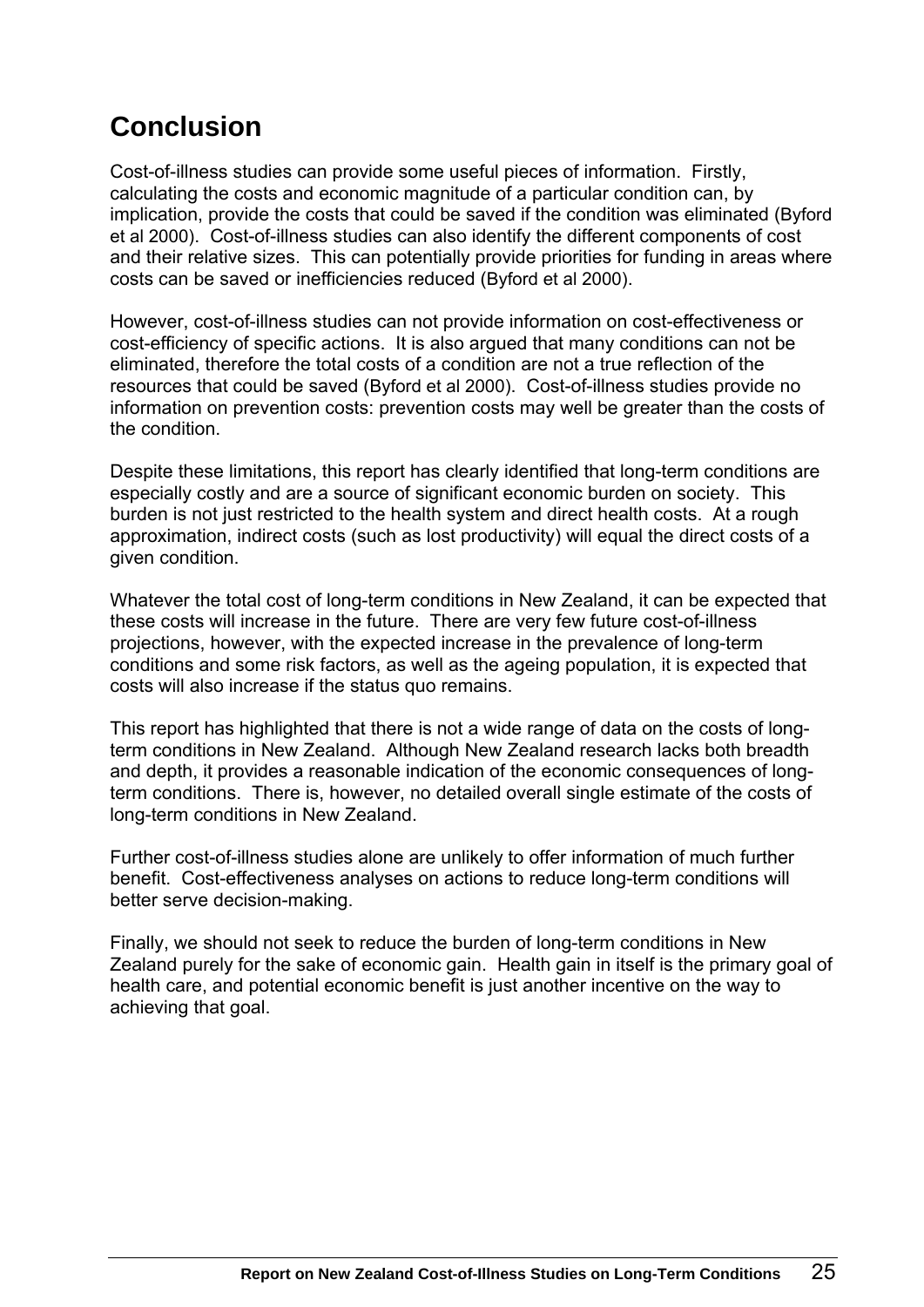# <span id="page-33-0"></span>**Appendix: Publication Search Contact List**

Tessa Buchanan The Treasury Bronwyn Croxson Ministry of Health Devon Diggle Ministry of Health Jon Foley Ministry of Health Lorna Fox Pain Society Darren Hunt Ministry of Health Elizabeth Knopf Ministry of Health Stephen Lungley Ministry of Health Stephen Manning Ministry of Health Gerald Minnee The Treasury David Rees Synergia

Toni Ashton School of Population Health, University of Auckland Robert Bowie Formerly Lecturer in Health Economics, Department of Public Health, Wellington School of Medicine and Health Sciences Paul Brown School of Population Health, University of Auckland Joy Cooper Wairarapa District Health Board Jackie Cumming Victoria University of Wellington Warwick Davenport MidCentral District Health Board Raewyn Dowman **Arthritis Foundation** Brian Easton JD Stout Fellow, Victoria University of Wellington Liz Falkner Wairarapa District Health Board John Foreman New Zealand Organisation for Rare Disorders Gill Hall **Accident Compensation Corporation** Dave Hill SuperficialSiderosis.org.nz Joe Howells Wairarapa District Health Board Victoria Jackson Alzheimer's Foundation Penny Jorgensen Allergy New Zealand Judy Kavanagh Ministry of Education Eileen McKinlay University of Otago, Wellington Richard Milne **Health Outcomes Associates Ltd** Des O'Dea University of Otago, Wellington Jane Patterson Asthma and Respiratory Foundation Norman Sharpe **National Heart Foundation** Ian Sheerin University of Otago, Christchurch Suzanne Snively PriceWaterhouseCoopers Ruth Taka **Accident Compensation Corporation** Sarah Thomson Diabetes New Zealand Jocelyn Tracey PHOcus on Health Natalia Valentino **Arthritis Foundation** Simon Wright Ministry for the Environment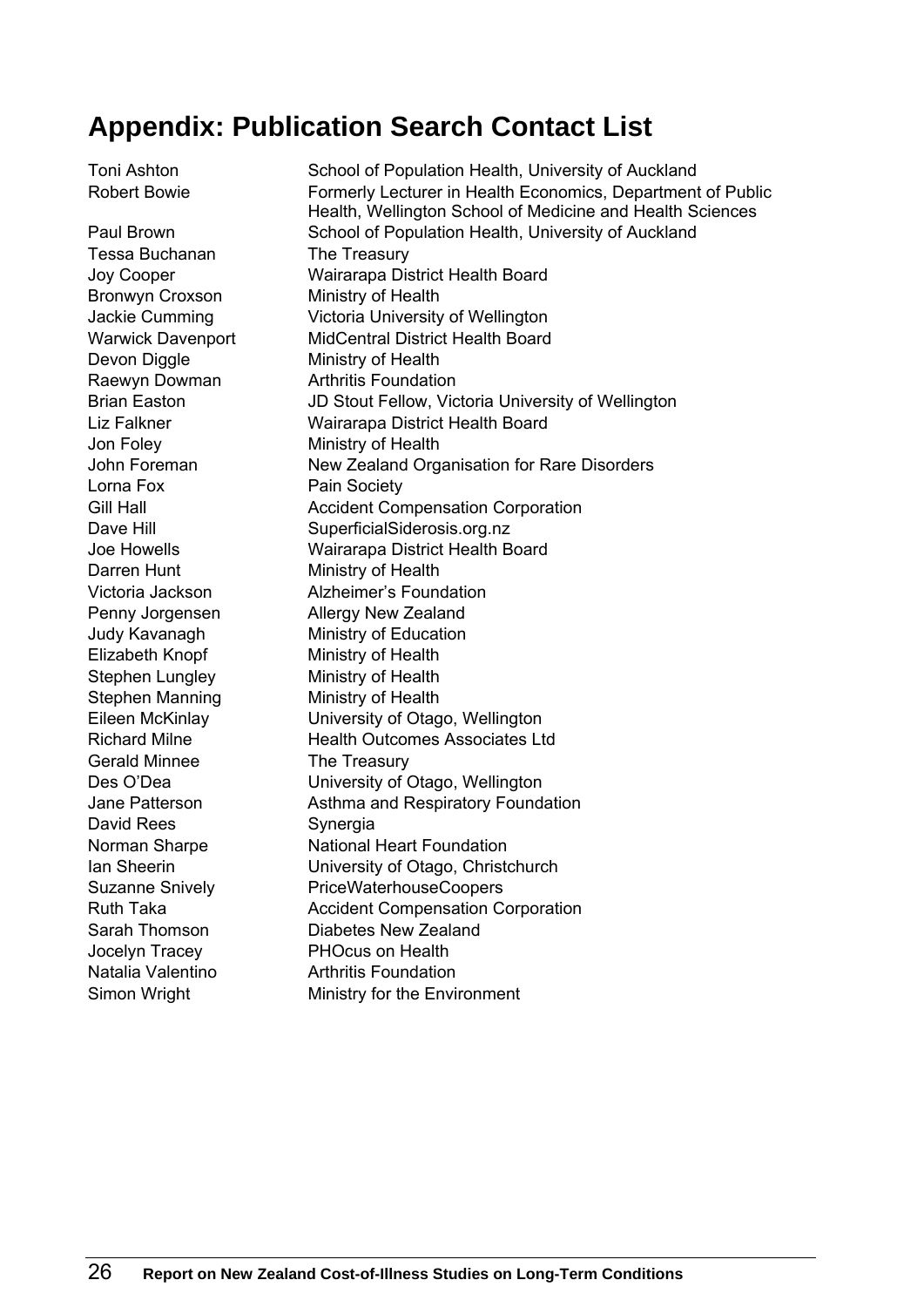# <span id="page-34-0"></span>**References**

Abegunde D, Stanciole A. 2006. *An Estimation of the Economic Impact of Chronic Noncommunicable Diseases in Selected Countries*. Geneva: World Health Organization.

Adeyi O, Smith O, Robles S. 2007. *Public Policy and the Challenge of Chronic Noncommunicable Diseases*. Washington DC: World Bank.

Ajwani S, Blakely T, Robson B, et al. 2003. *Decades of Disparity: Ethnic mortality trends in New Zealand 1980–1999*. Wellington: Ministry of Health and University of Otago.

Alzheimers New Zealand, Access Economics. 2008. *Dementia Economic Impact Report 2008*. Wellington: Alzheimers New Zealand.

Arthritis New Zealand, Access Economics. 2005. *The Economic Cost of Arthritis in New Zealand*. Wellington: Arthritis New Zealand.

Bowie RD, Tobias MI, Williams T. 1996. The private costs of HIV/AIDS. *New Zealand Medical Journal* 109(1016): 51*–*4.

Broad J, Jackson R. 2003. *Chronic Obstructive Pulmonary Disease and Lung Cancer in New Zealand*. Dunedin: Thoracic Society of Australia and New Zealand.

Brown P, McNeill R, Radwan E, et al. 2007. *The Burden of Osteoporosis in New Zealand: 2007–2020*. Wellington: Osteoporosis New Zealand.

Byford S, Raftery J. 1998. Perspectives in economic evaluation. *British Medical Journal* 316(7143): 1529*–*30.

Byford S, Torgerson D, Raftery J. 2000. Cost of illness studies. *British Medical Journal* 320(7245): 1335.

Carlson R, Dickson N, McDermott J, et al. 1993. Hospital associated costs of treating patients with AIDS. *New Zealand Medical Journal* 106: 76*–*8.

CDC. 2008. *Chronic Disease Overview.* Centers for Disease Control and Prevention. URL: http: //www.cdc.gov/nccdphp/overview.htm

Cohen JW, Krauss NA. 2003. Spending and service use among people with the 15 most costly medical conditions, 1997. *Health Affairs* 22(2): 129*–*38.

Cooper GJS, Scott DJ. 1985. The cost of diabetes in south Auckland. *New Zealand Medical Journal* 98(773): 113.

DeVol R, Bedroussian A. 2007. *An Unhealthy America: The economic burden of chronic disease. Charting a new course to save lives and increase productivity and economic growth*. Santa Monica: Milken Institute.

Diabetes New Zealand, PricewaterhouseCoopers. 2001. *Type 2 Diabetes: Managing for Better Health Outcomes*. Wellington: Diabetes New Zealand.

Diabetes New Zealand, PricewaterhouseCoopers. 2007. *Type 2 Diabetes: Outcomes model update*. Wellington: Diabetes New Zealand.

Diabetes New Zealand, PricewaterhouseCoopers. 2008. *Type 2 Diabetes: Outcomes model update*. Wellington: Diabetes New Zealand.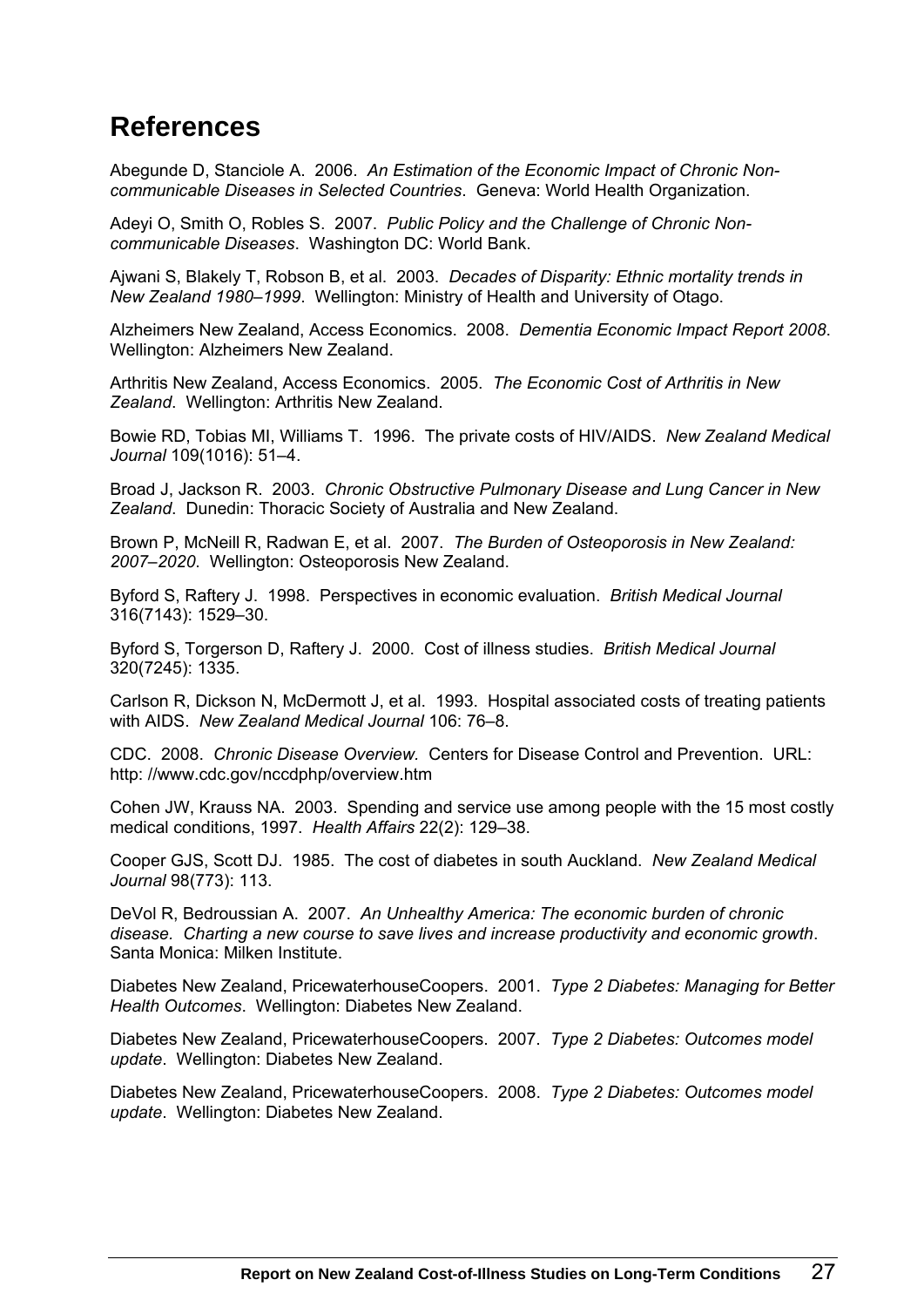Drummond MF, Sculpher MJ, Torrance GW, et al. 2005. *Methods for the Economic Evaluation of Health Care Programmes* (3rd ed). Oxford: Oxford University Press.

Druss BG, Marcus SC, Olfson M, et al. 2001. Comparing the national economic burden of five chronic conditions. *Health Affairs* 20(6): 233*–*41.

Druss BG, Marcus SC, Olfson M, et al. 2002. The most expensive medical conditions in America. *Health Affairs* 21(4): 105*–*11.

Easton B. 1997. *The Social Costs of Tobacco Use and Alcohol Misuse*. Wellington: Wellington School of Medicine, Alcohol Advisory Council of New Zealand and Public Health Commission.

Gray AJ, Reinken JA, Laugesen M. 1988. The cost of cigarette smoking in New Zealand. *New Zealand Medical Journal* 101: 270–3.

Hoffman C, Rice D, Sung H-Y. 1996. Persons with chronic conditions: their prevalence and costs. *Journal of American Medical Association* 276(18): 1473*–*9.

Holt S, Beasley R. 2001. *The Burden of Asthma in New Zealand*. Wellington: Asthma and Respiratory Foundation of New Zealand.

Jefferson T, Demicheli V, Mugford M. 2000. *Elementary Economic Evaluation in Health Care*  (2nd ed). London: BMJ Books.

John Hopkins University. 2002. *Chronic Conditions: Making the Case for Ongoing Care*. Baltimore: Robert Wood Johnson Foundation.

Kortt MA, Langley PC, Cox ER. 1998. A review of cost-of-illness studies on obesity. *Clinical Therapeutics* 20(4): 772-9.

Lane A. 1996. Direct costs of osteoporosis for New Zealand women. *Pharmacoeconomics* 9(3): 231*–*45.

Mathers CD, Vos ET, Stevenson CE, et al. 2001. The burden of disease and injury in Australia. *Bulletin of the World Health Organization* 79(11): 1076*–*84.

McDermott J, Williamson E, Wallace E, et al. 1991. Hospital outpatient costs for patients with HIV infection. *New Zealand Medical Journal* 104(905): 477*–*9.

Ministry of Health. 1999. *Our Health, Our Future: Hauora Pakari, Koiora Roa: The health of New Zealanders 1999*. Wellington: Ministry of Health.

Ministry of Health. 2001. *The Burden of Disease and Injury in New Zealand*. Wellington: Ministry of Health.

Ministry of Health. 2004. *Looking Upstream: Causes of death cross-classified by risk and condition New Zealand 1997*. Wellington: Ministry of Health.

Ministry of Health. 2008a. *Long-Term Conditions*. URL: http: //www.moh.govt.nz/longtermconditions

Ministry of Health. 2008b. *A Portrait of Health. Key Results of the 2006/07 New Zealand Health Survey*. Wellington: Ministry of Health.

Ministry of Health, Otago University. 2006. *Decades of Disparity III: Ethnic and socioeconomic inequalities in mortality, New Zealand 1981–1999*. Wellington: Ministry of Health.

Ministry of Health, University of Auckland. 2003. *Nutrition and the Burden of Disease: New Zealand 1997–2011*. Wellington: Ministry of Health.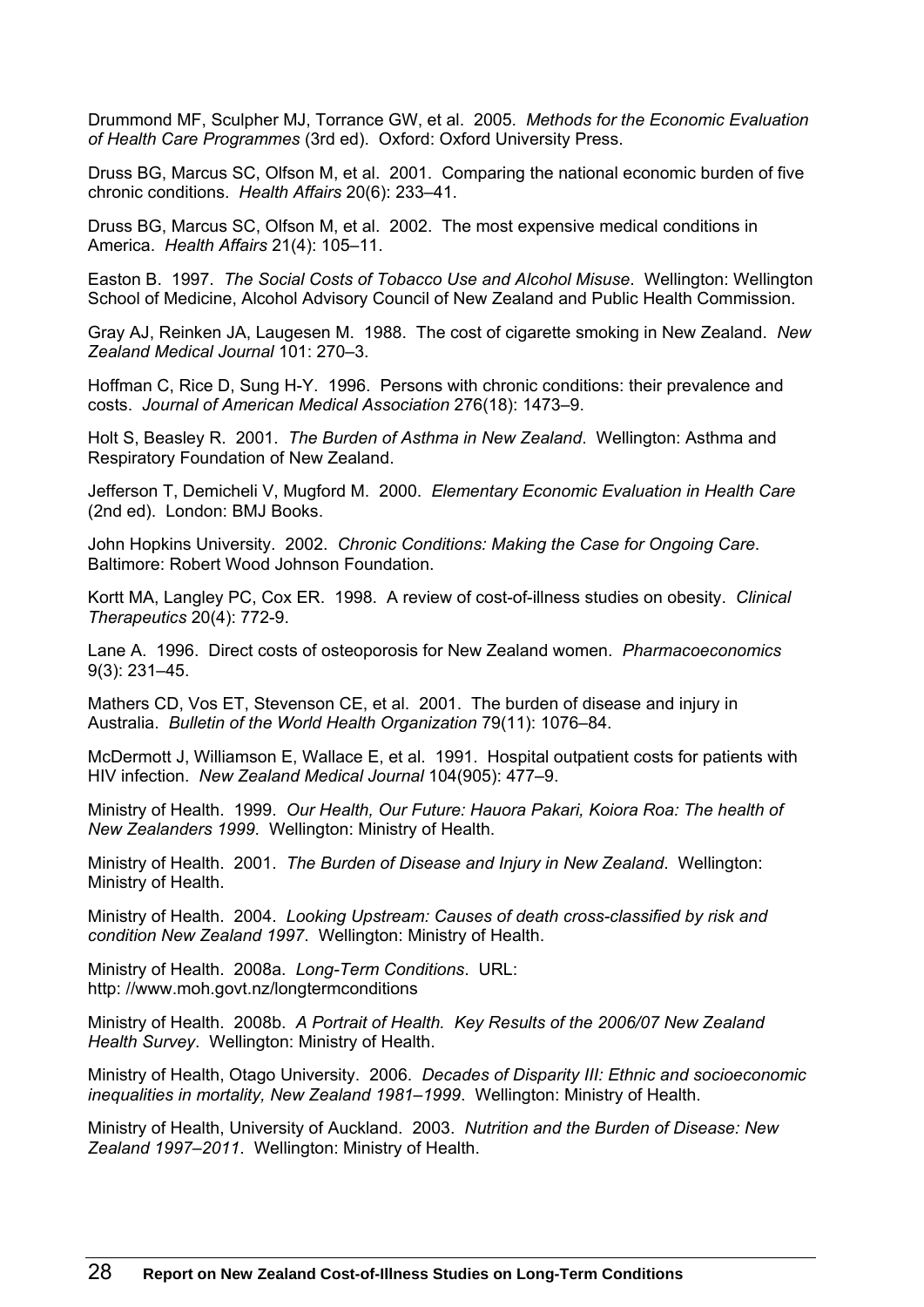Ministry of Transport. 2008. *The Social Cost of Road Crashes and Injuries: June 2008 update*. Wellington: Ministry of Transport.

Mitchell E. 1989. Asthma costs. *New Zealand Medical Journal* 102(865): 171*–*2.

National Health Committee. 2007. *Meeting the Needs of People with Chronic Conditions: Hāpai te Whānau mo Ake Ake Tonu.* Wellington: National Advisory Committee on Health and Disability.

New Zealand Government. 2007. *Government Response to the Inquiry into Obesity and Type 2 Diabetes 2007*. Wellington: New Zealand Government. URL: http://www.obesityaction.org.nz/docs/GovernmentResponsetotheInquiryintoObesityandType2Di abetes.pdf

O'Dea D. 2007. *Tobacco Taxation in New Zealand*. Wellington: Smokefree Coalition and ASH New Zealand.

Oxford Health Alliance. 2006. *Chronic Disease: An economic perspective*. London: Oxford Health Alliance.

Phillips D, Kawachi I, Tilyard M. 1992. The costs of smoking revisited. *New Zealand Medical Journal* 105: 240–2.

Rice D. 1994. Cost-of-illness studies: fact or fiction? *The Lancet* 344: 1519*–*20.

Russell R, Berkeley M, Fraser G, et al. 1993. *The Cost of Inactivity*. Dunedin: University of Otago.

Scott HM, Scott WG, Mihaere K, et al. 2007. Economic evaluation of the treatment of obstructive sleep apnoea syndrome in Aotearoa/New Zealand. *International Review of Business Research Papers* 3(2): 237*–*61.

Scott WG, Scott HM. 1994. Ischaemic stroke in New Zealand: an economic study. *New Zealand Medical Journal* 107(989): 443*–*6.

Scott WG, White HD, Scott HM. 1993. Cost of coronary heart disease in New Zealand. *New Zealand Medical Journal* 106(962): 347*–*9.

Simmons D. 1996. Diabetes and its complications in New Zealand: an epidemiological perspective. *New Zealand Medical Journal* 109(1025): 245*–*7.

Simmons D, Peng A, Cecil A, et al. 1999. The personal costs of diabetes: a significant barrier to care in South Auckland. *New Zealand Medical Journal* 112(1097): 383*–*5.

Strassels S, Smith D, Sullivan S, et al. 2001. The costs of treating COPD in the United States. *Chest* 119(2): 344–52.

Swinburn B, Ashton T, Gillespie J, et al. 1997. Health care costs of obesity in New Zealand. *International Journal of Obesity* 21(10): 891*–*6.

Wanless D. 2004. *Securing Good Health for the Whole Population*. London: HM Treasury.

WHO. 2000. *Obesity: Preventing and managing the global epidemic: Report of a WHO consultation*. Technical Report Series 894. Geneva: World Health Organization.

WHO. 2003. *Diet, Nutrition and the Prevention of Chronic Diseases: Report of a joint WHO/FAO expert consultation*. Technical Report Series 916. Geneva: World Health Organization.